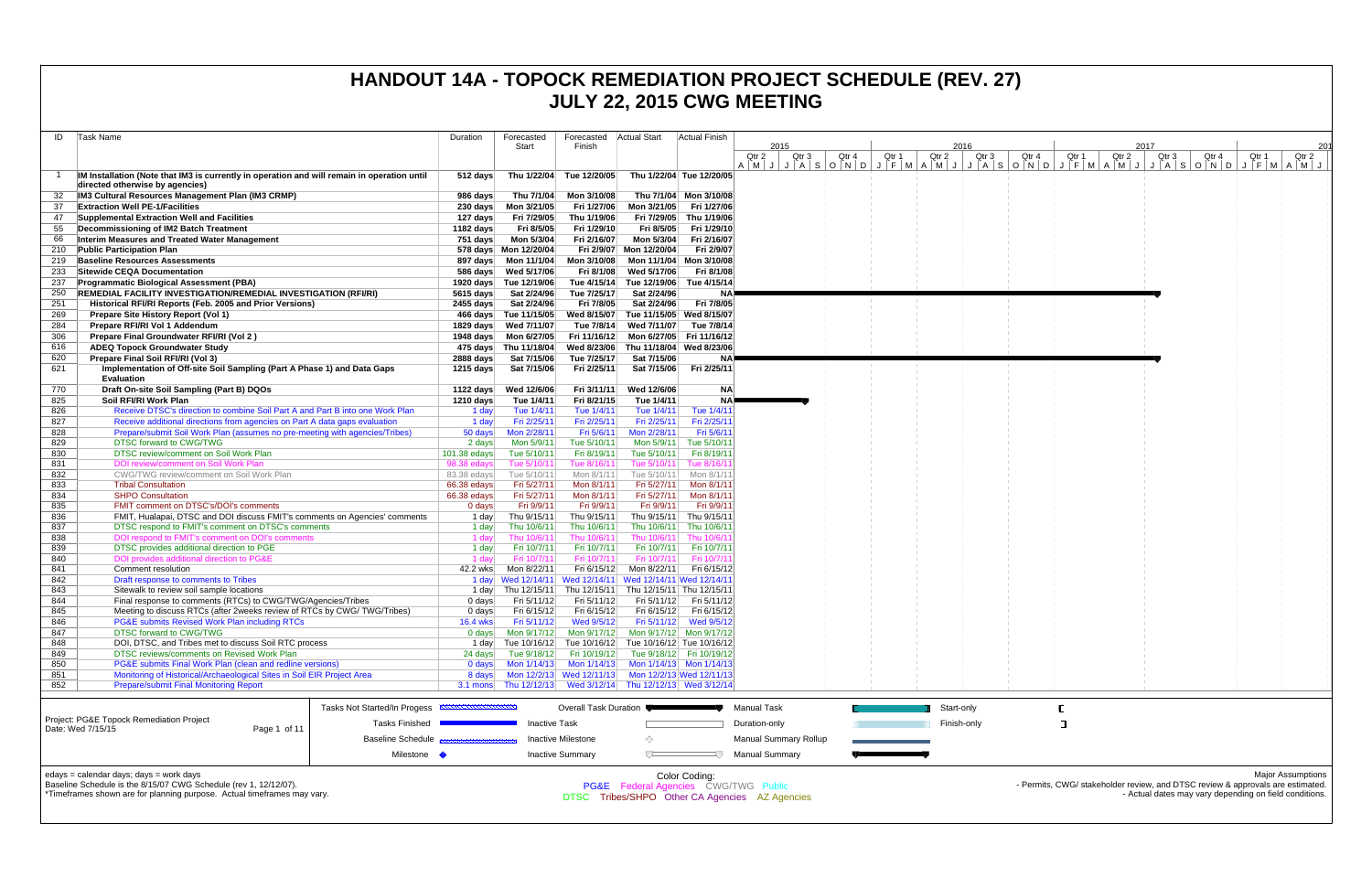| ID         | Task Name                                                                                                                                                                              | Duration                        | Forecasted<br>Start                                                        | Forecasted   Actual Start<br>Finish |                                                                 | Actual Finish           | 2015                                           |                                          |       |             | 2016  |                                                                                |       | 2017  |                                                        |       | 201                      |
|------------|----------------------------------------------------------------------------------------------------------------------------------------------------------------------------------------|---------------------------------|----------------------------------------------------------------------------|-------------------------------------|-----------------------------------------------------------------|-------------------------|------------------------------------------------|------------------------------------------|-------|-------------|-------|--------------------------------------------------------------------------------|-------|-------|--------------------------------------------------------|-------|--------------------------|
|            |                                                                                                                                                                                        |                                 |                                                                            |                                     |                                                                 |                         | Qtr 2<br>Qtr 3                                 | Qtr 4                                    | Qtr 1 | Qtr 2       | Qtr 3 | Qtr 4<br>Qtr 1                                                                 | Qtr 2 | Qtr 3 | Qtr 4                                                  | Qtr 1 | Qtr 2                    |
| 853        | <b>State CEQA evaluation</b>                                                                                                                                                           |                                 | 725 days Mon 11/12/12                                                      |                                     | Fri 8/21/15 Mon 11/12/12                                        |                         |                                                |                                          |       |             |       |                                                                                |       |       |                                                        |       |                          |
| 854        | <b>Prepare Notice of Preparation</b>                                                                                                                                                   |                                 |                                                                            |                                     | 13 days  Mon 11/12/12  Wed 11/28/12  Mon 11/12/12  Wed 11/28/12 |                         |                                                |                                          |       |             |       |                                                                                |       |       |                                                        |       |                          |
| 862        | <b>NOP Public Review</b>                                                                                                                                                               |                                 | 34 days Wed 11/28/12                                                       |                                     | Mon 1/14/13 Wed 11/28/12 Mon 1/14/13                            |                         |                                                |                                          |       |             |       |                                                                                |       |       |                                                        |       |                          |
| 865        | <b>Prepare Draft EIR</b>                                                                                                                                                               | 390 days                        | <b>Mon 1/7/13</b>                                                          | Fri 7/4/14                          | <b>Mon 1/7/13</b>                                               | Fri 7/4/14              |                                                |                                          |       |             |       |                                                                                |       |       |                                                        |       |                          |
| 882        | <b>Draft EIR Public Review</b>                                                                                                                                                         | 44 days                         | Mon 7/7/14                                                                 | Fri 9/5/14                          | Mon 7/7/14                                                      | Fri 9/5/14              |                                                |                                          |       |             |       |                                                                                |       |       |                                                        |       |                          |
| 886        | Final EIR, Response to Comments, Findings, MMRP                                                                                                                                        | 126 days                        | Mon 9/8/14                                                                 | Mon 3/2/15                          | Mon 9/8/14                                                      | Mon 3/2/15              |                                                |                                          |       |             |       |                                                                                |       |       |                                                        |       |                          |
| 898        | <b>Bat Habitat Assessment</b>                                                                                                                                                          | 22 days                         | Thu 1/29/15                                                                | Fri 2/27/15                         | Thu 1/29/15                                                     | Fri 2/27/15             |                                                |                                          |       |             |       |                                                                                |       |       |                                                        |       |                          |
| 899        | <b>Bat Habitat Assessment</b>                                                                                                                                                          | 2 days                          | Thu 1/29/15                                                                | Fri 1/30/15                         | Thu 1/29/15                                                     | Fri 1/30/15             |                                                |                                          |       |             |       |                                                                                |       |       |                                                        |       |                          |
| 900        | <b>Bat Habitat Assessment White Paper</b>                                                                                                                                              | 4 wks                           | Mon 2/2/15                                                                 | Fri 2/27/15                         | Mon 2/2/15                                                      | Fri 2/27/15             |                                                |                                          |       |             |       |                                                                                |       |       |                                                        |       |                          |
| 901        | <b>Recirculated Biological Resources Section</b>                                                                                                                                       | 66 days                         | Mon 3/2/15                                                                 | Mon 6/1/15                          | Mon 3/2/15                                                      | Mon 6/1/15              |                                                |                                          |       |             |       |                                                                                |       |       |                                                        |       |                          |
| 906        | <b>Response to Comments and Preparation of Final EIR</b>                                                                                                                               | 42 days                         | Tue 6/2/15                                                                 | Wed 7/29/15                         | Tue 6/2/15                                                      | <b>NA</b>               |                                                |                                          |       |             |       |                                                                                |       |       |                                                        |       |                          |
| 907        | ESA Prepape Response to Comments on Recirculated Biological Resources                                                                                                                  | 13 days                         | Tue 6/2/15                                                                 | Thu 6/18/15                         |                                                                 | Tue 6/2/15 Thu 6/18/15  |                                                |                                          |       |             |       |                                                                                |       |       |                                                        |       |                          |
|            | Section                                                                                                                                                                                |                                 |                                                                            |                                     |                                                                 |                         |                                                |                                          |       |             |       |                                                                                |       |       |                                                        |       |                          |
| 908        | DTSC Review Response to Comments on Recirculated Biological Resources<br>Section                                                                                                       | 4 days                          | Fri 6/19/15                                                                | Wed 6/24/15                         |                                                                 | Fri 6/19/15 Wed 6/24/15 |                                                |                                          |       |             |       |                                                                                |       |       |                                                        |       |                          |
| 909        | <b>ESA Receive Pat Brown's Bat Report</b>                                                                                                                                              | 0 days                          | Tue 7/7/15                                                                 | Tue 7/7/15                          | Tue 7/7/15                                                      | Tue 7/7/15              | 7/7                                            |                                          |       |             |       |                                                                                |       |       |                                                        |       |                          |
| 910        | <b>ESA Prepare Screencheck FEIR including Response to Comments</b>                                                                                                                     | 11 days                         | Tue 7/7/15                                                                 | Tue 7/21/15                         | Tue 7/7/15                                                      | <b>NA</b>               |                                                |                                          |       |             |       |                                                                                |       |       |                                                        |       |                          |
| 911        | DTSC Review Screencheck FEIR including Response to Comments                                                                                                                            |                                 | 6 days Wed 7/22/15                                                         | Wed 7/29/15                         | <b>NA</b>                                                       | <b>NA</b>               |                                                |                                          |       |             |       |                                                                                |       |       |                                                        |       |                          |
| 912        | <b>Findings, SOCs, Resolutions</b>                                                                                                                                                     |                                 |                                                                            |                                     | Fri 8/21/15 Mon 12/15/14                                        | <b>NA</b>               |                                                |                                          |       |             |       |                                                                                |       |       |                                                        |       |                          |
| 913        | <b>ESA Prepare Findings/SOCs/Resolutions and Legal Review</b>                                                                                                                          |                                 |                                                                            |                                     | Fri 7/24/15 Mon 12/15/14                                        | <b>NA</b>               |                                                |                                          |       |             |       |                                                                                |       |       |                                                        |       |                          |
| 914        | <b>DTSC Review Findings/SOCs/Resolutions</b>                                                                                                                                           | 2 wks                           | Fri 7/24/15                                                                | Fri 8/7/15                          | <b>NA</b>                                                       | <b>NA</b>               |                                                |                                          |       |             |       |                                                                                |       |       |                                                        |       |                          |
| 915        | <b>ESA Prepare Final Findings/SOCs/Resolutions</b>                                                                                                                                     | 2 wks                           | Fri 8/7/15                                                                 | Fri 8/21/15                         | <b>NA</b>                                                       | <b>NA</b>               |                                                |                                          |       |             |       |                                                                                |       |       |                                                        |       |                          |
| 916        | FEIR Production, Certification, Notice of Determination                                                                                                                                | 17 days                         | Thu 7/30/15                                                                | Fri 8/21/15                         | <b>NA</b>                                                       | <b>NA</b>               | للجاب                                          |                                          |       |             |       |                                                                                |       |       |                                                        |       |                          |
| 917        | <b>ESA Produces FEIR including Response to Comments</b>                                                                                                                                | 8 days                          | Thu 7/30/15                                                                | Mon 8/10/15                         | <b>NA</b>                                                       | <b>NA</b>               |                                                |                                          |       |             |       |                                                                                |       |       |                                                        |       |                          |
| 918        | 10 Day FEIR Circulation                                                                                                                                                                | 10 edays                        | Mon 8/10/15                                                                | Thu 8/20/15                         | <b>NA</b>                                                       | <b>NA</b>               |                                                |                                          |       |             |       |                                                                                |       |       |                                                        |       |                          |
| 919        | <b>DTSC Certifies Final EIR/ESA Files NOD</b>                                                                                                                                          | 1 day                           | Fri 8/21/15                                                                | Fri 8/21/15                         | <b>NA</b>                                                       | <b>NA</b>               |                                                |                                          |       |             |       |                                                                                |       |       |                                                        |       |                          |
| 920        | <b>DTSC approve Final Work Plan</b>                                                                                                                                                    | $0$ days                        | Fri 8/21/15                                                                | Fri 8/21/15                         | <b>NA</b>                                                       | <b>NA</b>               | 8/21                                           |                                          |       |             |       |                                                                                |       |       |                                                        |       |                          |
| 921        | <b>DOI approve Final Work Plan</b>                                                                                                                                                     | 0 days                          | Fri 8/21/15                                                                | Fri 8/21/15                         | <b>NA</b>                                                       |                         | 8/21                                           |                                          |       |             |       |                                                                                |       |       |                                                        |       |                          |
| 922        | Work Plan Implementation/Data Analysis                                                                                                                                                 |                                 | 256 days    Mon 8/24/15                                                    | Mon 8/15/16                         | <b>NA</b>                                                       | <b>NA</b>               |                                                |                                          |       |             |       |                                                                                |       |       |                                                        |       |                          |
| 923        | <b>Permitting/Planning for Field Work</b>                                                                                                                                              | 2 mons                          |                                                                            | Mon 8/24/15 Tue 10/20/15            | <b>NA</b>                                                       | <b>NA</b>               |                                                |                                          |       |             |       |                                                                                |       |       |                                                        |       |                          |
| 924        | <b>Field mobilization</b>                                                                                                                                                              | 30 days                         | Mon 10/5/15                                                                | Fri 11/13/15                        | <b>NA</b>                                                       | <b>NA</b>               |                                                |                                          |       |             |       |                                                                                |       |       |                                                        |       |                          |
| 925        | Stakeholder Attending Kick-Off Meeting at Site*                                                                                                                                        |                                 | 0 days    Mon 11/16/15    Mon 11/16/15                                     |                                     | <b>NA</b>                                                       | <b>NA</b>               |                                                | 11/16                                    |       |             |       |                                                                                |       |       |                                                        |       |                          |
| 926        | Stakeholder Attending Kick-Off Meeting at Site*                                                                                                                                        |                                 | 0 days Mon 11/16/15 Mon 11/16/15                                           |                                     | <b>NA</b><br><b>NA</b>                                          | <b>NA</b>               |                                                | 11/16                                    |       |             |       |                                                                                |       |       |                                                        |       |                          |
| 927        | Stakeholder Attending Kick-Off Meeting at Site'<br>Stakeholder Attending Kick-Off Meeting at Site*                                                                                     |                                 | 0 days Mon 11/16/15 Mon 11/16/15<br>0 days    Mon 11/16/15    Mon 11/16/15 |                                     | <b>NA</b>                                                       | <b>NA</b>               |                                                | $11/16$ $\bullet$<br>$11/16$ $\triangle$ |       |             |       |                                                                                |       |       |                                                        |       |                          |
| 928<br>929 | Stakeholder Attending Kick-Off Meeting at Site*                                                                                                                                        |                                 | 0 days   Mon 11/16/15   Mon 11/16/15                                       |                                     | <b>NA</b>                                                       | <b>NA</b>               |                                                | $11/16$ $\triangle$                      |       |             |       |                                                                                |       |       |                                                        |       |                          |
| 930        | Field Implementation (field duration will depend on field conditions, ability to perform                                                                                               |                                 | 273 edays Mon 11/16/15 Mon 8/15/16                                         |                                     | <b>NA</b>                                                       | <b>NA</b>               |                                                |                                          |       |             |       |                                                                                |       |       |                                                        |       |                          |
|            | field work concurrently, and ability to reach timely decisions on additional sampling<br>needs)                                                                                        |                                 |                                                                            |                                     |                                                                 |                         |                                                |                                          |       |             |       |                                                                                |       |       |                                                        |       |                          |
| 931        | <b>Reporting (RFI/RI Volume 3)</b>                                                                                                                                                     |                                 | 245 days Wed 8/17/16                                                       | Tue 7/25/17                         | NA                                                              | <b>NA</b>               |                                                |                                          |       |             |       |                                                                                |       |       |                                                        |       |                          |
| 932        | Prepare Draft RFI/RI Vol 3 report (duration is estimated and will be verified/adjusted                                                                                                 |                                 | 3 mons Wed 8/17/16                                                         | Fri 11/11/16                        | <b>NA</b>                                                       | <b>NA</b>               |                                                |                                          |       |             |       |                                                                                |       |       |                                                        |       |                          |
|            | after completion of Soil RFI/RI Field Implementation)                                                                                                                                  |                                 |                                                                            |                                     |                                                                 |                         |                                                |                                          |       |             |       |                                                                                |       |       |                                                        |       |                          |
| 933        | DTSC sends report to CWG/TWG and Tribes                                                                                                                                                |                                 | 3 days Mon 11/14/16 Wed 11/16/16                                           |                                     | <b>NA</b>                                                       | <b>NA</b>               |                                                |                                          |       |             |       |                                                                                |       |       |                                                        |       |                          |
| 934        | <b>CWG/TWG review/comment</b>                                                                                                                                                          |                                 | 2 mons Thu 11/17/16 Fri 1/13/17                                            |                                     | <b>NA</b>                                                       | <b>NA</b>               |                                                |                                          |       |             |       |                                                                                |       |       |                                                        |       |                          |
| 935        | Tribes review/comment                                                                                                                                                                  |                                 | 2 mons Thu 11/17/16                                                        | Fri 1/13/17                         | <b>NA</b>                                                       | <b>NA</b>               |                                                |                                          |       |             |       |                                                                                |       |       |                                                        |       |                          |
| 936        | DTSC review/comment/provide direction to PG&E                                                                                                                                          |                                 | 2.5 mons Thu 11/17/16                                                      | Mon 1/30/17                         | <b>NA</b>                                                       | <b>NA</b>               |                                                |                                          |       |             |       |                                                                                |       |       |                                                        |       |                          |
| 937<br>938 | DOI review/comment/provide direction to PG&E<br>Prepare RTCs (duration is estimated, to be verified after receipt of comments and                                                      | $2.5$ mons<br>$1.5 \text{ mon}$ | Thu 11/17/16<br>Mon 1/30/17                                                | Mon 1/30/17<br>Tue 3/14/17          | <b>NA</b><br><b>NA</b>                                          | <b>NA</b>               |                                                |                                          |       |             |       |                                                                                |       |       |                                                        |       |                          |
|            | direction)                                                                                                                                                                             |                                 |                                                                            |                                     |                                                                 |                         |                                                |                                          |       |             |       |                                                                                |       |       |                                                        |       |                          |
| 939        | CWG/TWG review/comment                                                                                                                                                                 |                                 | 30 edays Tue 3/14/17                                                       | Thu 4/13/17                         | <b>NA</b>                                                       | <b>NA</b>               |                                                |                                          |       |             |       |                                                                                |       |       |                                                        |       |                          |
|            | Tasks Not Started/In Progess                                                                                                                                                           |                                 |                                                                            | Overall Task Duration               |                                                                 |                         | <b>Manual Task</b>                             |                                          |       | Start-only  |       |                                                                                |       |       |                                                        |       |                          |
|            | Project: PG&E Topock Remediation Project<br>Tasks Finished<br>Date: Wed 7/15/15<br>Page 2 of 11                                                                                        |                                 | <b>Inactive Task</b>                                                       |                                     |                                                                 |                         | Duration-only                                  |                                          |       | Finish-only |       |                                                                                |       |       |                                                        |       |                          |
|            | <b>Baseline Schedule</b>                                                                                                                                                               |                                 |                                                                            | <b>Inactive Milestone</b>           | ◇                                                               |                         | <b>Manual Summary Rollup</b>                   |                                          |       |             |       |                                                                                |       |       |                                                        |       |                          |
|            | Milestone                                                                                                                                                                              |                                 |                                                                            | <b>Inactive Summary</b>             | $\overline{ }$                                                  |                         | <b>Manual Summary</b>                          |                                          |       |             |       |                                                                                |       |       |                                                        |       |                          |
|            | edays = calendar days; days = work days<br>Baseline Schedule is the 8/15/07 CWG Schedule (rev 1, 12/12/07).<br>*Timeframes shown are for planning purpose. Actual timeframes may vary. |                                 |                                                                            |                                     | <b>PG&amp;E</b> Federal Agencies CWG/TWG Public                 | Color Coding:           | DTSC Tribes/SHPO Other CA Agencies AZ Agencies |                                          |       |             |       | - Permits, CWG/ stakeholder review, and DTSC review & approvals are estimated. |       |       | - Actual dates may vary depending on field conditions. |       | <b>Major Assumptions</b> |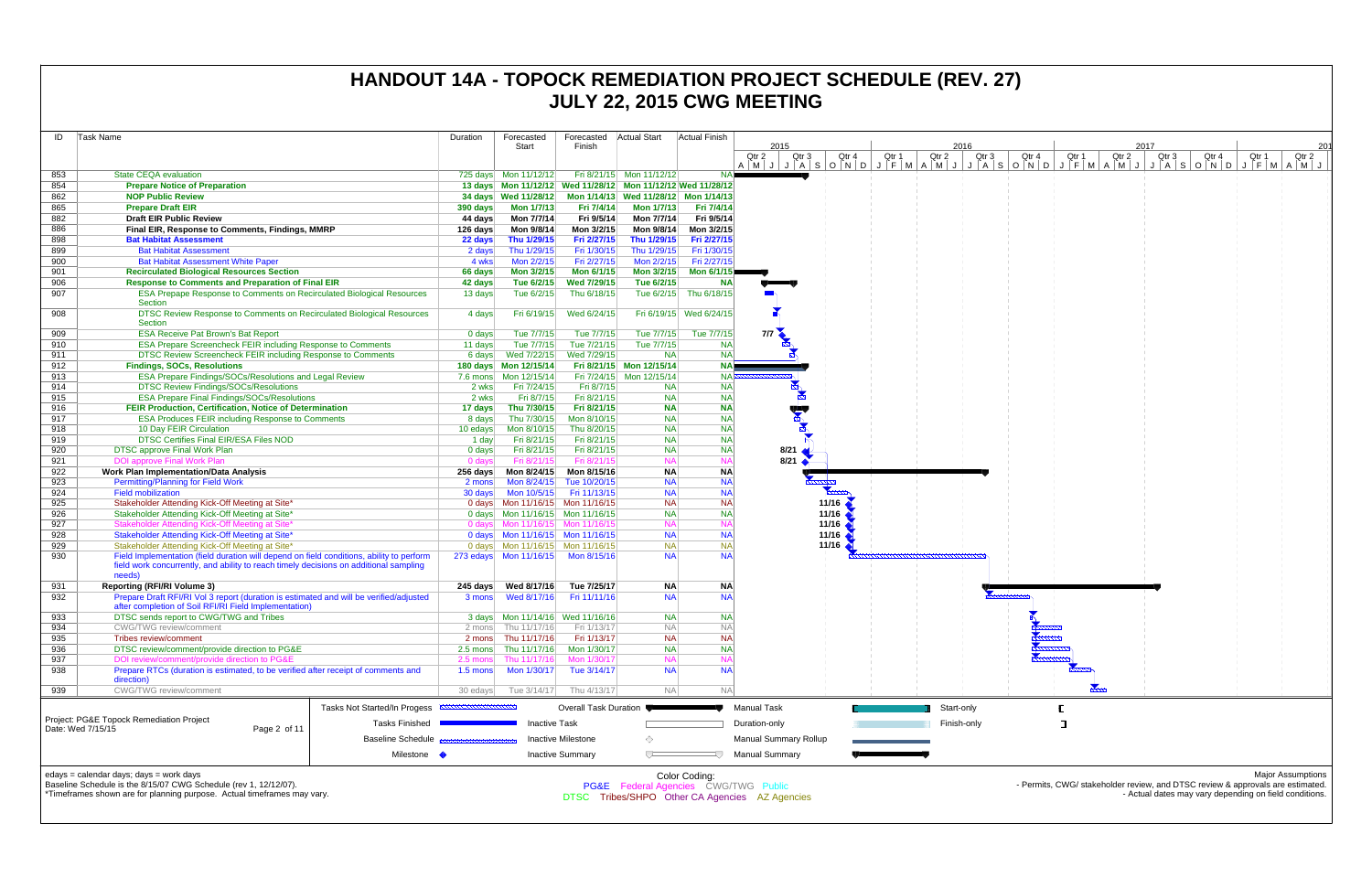| ID           | Task Name                                                                                    |                              | Duration               | Forecasted                 | Forecasted                   | Actual Start               | <b>Actual Finish</b>                   |                                     |       |       |                         |                   |
|--------------|----------------------------------------------------------------------------------------------|------------------------------|------------------------|----------------------------|------------------------------|----------------------------|----------------------------------------|-------------------------------------|-------|-------|-------------------------|-------------------|
|              |                                                                                              |                              |                        | Start                      | Finish                       |                            |                                        | 2015<br>Qtr 2<br>Qtr 3              | Qtr 4 | Qtr 1 | Qtr 2                   | 2016<br>Qtr 3     |
|              |                                                                                              |                              |                        |                            |                              |                            |                                        | $A$ $M$ $J$ $J$ $A$ $S$ $O$ $N$ $D$ |       |       | $J$ $F$ $M$ $A$ $M$ $J$ | $J \mid A \mid S$ |
| 940          | Tribes review/comemnt                                                                        |                              | 30 edays               | Tue 3/14/17                | Thu 4/13/17                  | <b>NA</b>                  | <b>NA</b>                              |                                     |       |       |                         |                   |
| 941          | <b>DOI</b> review/comment                                                                    |                              | 45 edays               | Tue 3/14/17                | Fri 4/28/17                  | <b>NA</b>                  | <b>NA</b>                              |                                     |       |       |                         |                   |
| 942          | <b>DTSC</b> review/comment                                                                   |                              | 45 edays               | Tue 3/14/17                | Fri 4/28/17                  | <b>NA</b>                  | <b>NA</b>                              |                                     |       |       |                         |                   |
| 943          | Meeting to discuss RTCs (approx. 2 wks after review by CWG/TWG/Tribes/                       |                              | $0$ days               | Tue 3/28/17                | Tue 3/28/17                  | <b>NA</b>                  | <b>NA</b>                              |                                     |       |       |                         |                   |
|              | Agencies)                                                                                    |                              |                        |                            |                              |                            |                                        |                                     |       |       |                         |                   |
| 944          | Prepare Revised RFI Volume 3 (duration is estimated, to be verified after completion         |                              | 2 mons                 | Mon 5/1/17                 | Tue 6/27/17                  | <b>NA</b>                  | NA                                     |                                     |       |       |                         |                   |
|              | of RTCs)                                                                                     |                              |                        |                            |                              |                            |                                        |                                     |       |       |                         |                   |
| 945<br>946   | DTSC review/approve Revised RFI/RI Vol. 3<br>DOI review/approve Revised RFI/RI Vol. 3 Report |                              | 4 wks<br>4 wks         | Wed 6/28/17<br>Wed 6/28/17 | Tue 7/25/17                  | <b>NA</b><br><b>NA</b>     | <b>NA</b><br><b>NA</b>                 |                                     |       |       |                         |                   |
| 947          | CORRECTIVE MEASURES/REMEDIAL ALTERNATIVE DEVELOPMENT                                         |                              | 1527 days              | Mon 3/29/04                | Tue 7/25/17<br>Thu 12/31/09  | Mon 3/29/04                | <b>NA</b>                              |                                     |       |       |                         |                   |
| 1095         | <b>CORRECTIVE MEASURE STUDY/FEASIBILITY STUDY (CMS/FS) AND RISK ASSESSMENT</b>               |                              |                        | 4280 days Mon 12/16/02     |                              | Wed 4/3/19 Mon 12/16/02    | <b>NA</b>                              |                                     |       |       |                         |                   |
| 1096         | <b>CMS Work Plan</b>                                                                         |                              |                        | 1465 days Mon 12/16/02     |                              | Tue 6/24/08 Mon 12/16/02   | Tue 6/24/08                            |                                     |       |       |                         |                   |
| 1115         | <b>Risk Evaluation - Scoping and CSM</b>                                                     |                              |                        | 3021 days Tue 10/31/06     | Tue 5/15/18                  | Tue 10/31/06               | NA)                                    |                                     |       |       |                         |                   |
| 1116         | Soil Land Use and Pathway Analysis before Nov. 2007 Group Meeting                            |                              |                        | 265 days Tue 10/31/06      | Fri 10/26/07                 |                            | Tue 10/31/06   Fri 10/26/07            |                                     |       |       |                         |                   |
| 1117         | Scoping for Ecological Risk Assessment Work Plan                                             |                              | 282 days               | Mon 1/22/07                | Fri 2/15/08                  | Mon 1/22/07                | Fri 2/15/08                            |                                     |       |       |                         |                   |
| 1127         | Soil/Groundwater Risk Assessment Workplan (RAWP)                                             |                              |                        | 2027 days Mon 10/29/07     |                              | Wed 7/29/15 Mon 10/29/07   | NA)                                    |                                     |       |       |                         |                   |
| 1128         | <b>RAWP</b>                                                                                  |                              |                        | 334 days Mon 10/29/07      |                              | Thu 2/5/09 Mon 10/29/07    | Thu 2/5/09                             |                                     |       |       |                         |                   |
| 1154         | <b>RAWP Addendum II</b>                                                                      |                              | 654 days               | Fri 1/25/13                | Wed 7/29/15                  | Fri 1/25/13                | NA                                     |                                     |       |       |                         |                   |
| 1155         | PG&E submits Revised Arrowweed TM and RAWP Addendum II TM (Proposed                          |                              | 1 day                  | Fri 1/25/13                | Fri 1/25/13                  | Fri 1/25/13                | Fri 1/25/13                            |                                     |       |       |                         |                   |
|              | <b>Changes to RAWP)</b>                                                                      |                              |                        |                            |                              |                            |                                        |                                     |       |       |                         |                   |
| 1156         | DTSC forward to CWG/TWG                                                                      |                              | 2 days                 | Mon 1/28/13                | Tue 1/29/13                  | Mon 1/28/13                | Tue 1/29/13                            |                                     |       |       |                         |                   |
| 1157         | <b>Tribal review/comment</b>                                                                 |                              | 91.38 edays            | Tue 1/29/13                | Tue 4/30/13                  | Tue 1/29/13                | Tue 4/30/13                            |                                     |       |       |                         |                   |
| 1158         | CWG/TWG review on TMs                                                                        |                              | 91.38 edays            | Tue 1/29/13                | Tue 4/30/13                  |                            | Tue 1/29/13 Tue 4/30/13                |                                     |       |       |                         |                   |
| 1159<br>1160 | DTSC review/comment on the TMs                                                               |                              | 91.38 edays            | Tue 1/29/13<br>Tue 1/29/13 | Tue 4/30/13<br>Tue 4/30/13   | Tue 1/29/13<br>Tue 1/29/13 | Tue 4/30/13<br>Tue 4/30/13             |                                     |       |       |                         |                   |
| 1161         | DOI review/comment on the TMs                                                                |                              | 91.38 edays            | Wed 5/1/13                 | Wed 6/12/13                  |                            | Wed 5/1/13 Wed 6/12/13                 |                                     |       |       |                         |                   |
| 1162         | PG&E prepares/submits Response to Comments<br><b>DTSC sent RTCs to Tribes</b>                |                              | 31 days<br>1 day       | Mon 6/24/13                | Mon 6/24/13                  |                            | Mon 6/24/13 Mon 6/24/13                |                                     |       |       |                         |                   |
| 1163         | <b>Scoping Meetings for RAWP Addendum II</b>                                                 |                              | $3.05$ mons            | Tue 6/25/13                | Fri 9/20/13                  | Tue 6/25/13                | Fri 9/20/13                            |                                     |       |       |                         |                   |
| 1164         | <b>Exposure assumptions for Recreational User</b>                                            |                              | 0 days                 | Fri 4/4/14                 | Fri 4/4/14                   | Fri 4/4/14                 | Fri 4/4/14                             |                                     |       |       |                         |                   |
| 1165         | Prepare/submit RAWP Addendum II                                                              |                              | 5.38 mons              | Tue 10/1/13                | Wed 5/7/14                   | Tue 10/1/13                | Wed 5/7/14                             |                                     |       |       |                         |                   |
| 1166         | Hualapai Tribe requested an extension for review/comment                                     |                              | $0$ days               | Tue 6/17/14                | Tue 6/17/14                  | Tue 6/17/14                | Tue 6/17/14                            |                                     |       |       |                         |                   |
| 1167         | DTSC granted the Hualapai Tribe's extension request                                          |                              | $0$ days               | Wed 6/18/14                | Wed 6/18/14                  |                            | Wed 6/18/14 Wed 6/18/14                |                                     |       |       |                         |                   |
| 1168         | <b>FMIT review/comment</b>                                                                   |                              | 34.38 edays            | Thu 5/8/14                 | Wed 6/11/14                  |                            | Thu 5/8/14 Wed 6/11/14                 |                                     |       |       |                         |                   |
| 1169         | Hualapai Tribe review/comment                                                                |                              | 38 days                | Thu 5/8/14                 | Mon 6/30/14                  |                            | Thu 5/8/14 Mon 6/30/14                 |                                     |       |       |                         |                   |
| 1170         | <b>CWG/TWG</b> review                                                                        |                              | 32.38 edays            | Thu 5/8/14                 | Mon 6/9/14                   | Thu 5/8/14                 | Mon 6/9/14                             |                                     |       |       |                         |                   |
| 1171         | <b>DTSC</b> review/comment                                                                   |                              | 82.38 edays            | Thu 5/8/14                 | Tue 7/29/14                  |                            | Thu 5/8/14 Tue 7/29/14                 |                                     |       |       |                         |                   |
| 1172         | <b>DOI</b> review/comment                                                                    |                              | 83.38 edays            | Thu 5/8/14                 | Wed 7/30/14                  |                            | Thu 5/8/14 Wed 7/30/14                 |                                     |       |       |                         |                   |
| 1173         | <b>Prepare Response to Comments</b>                                                          |                              | 6.95 mons              | Thu 7/31/14                | Tue 3/10/15                  |                            | Thu 7/31/14 Tue 3/10/15                |                                     |       |       |                         |                   |
| 1174<br>1175 | <b>DTSC</b> review/comment<br><b>DOI</b> review/comment                                      |                              | 30 edays               | Wed 3/11/15<br>Wed 3/11/15 | Fri 4/10/15<br>Wed 3/11/15   | Wed 3/11/15                | Fri 4/10/15<br>Wed 3/11/15 Wed 3/11/15 |                                     |       |       |                         |                   |
| 1176         | <b>CWG/TWG</b> review/comment                                                                |                              | 0 edays<br>15 edays    | Wed 3/11/15                | Thu 3/26/15                  | Wed 3/11/15                | Thu 3/26/15                            |                                     |       |       |                         |                   |
| 1177         | Tribal review/comment                                                                        |                              | $15.38$ edays          | Wed 3/11/15                | Thu 3/26/15                  |                            | Wed 3/11/15 Thu 3/26/15                |                                     |       |       |                         |                   |
| 1178         | Meeting to discuss response to comments                                                      |                              | 1 day                  | Thu 4/23/15                | Thu 4/23/15                  |                            | Thu 4/23/15 Thu 4/23/15                |                                     |       |       |                         |                   |
| 1179         | Submit Final RAWP Addendum II                                                                |                              | $2.71$ mons            | Fri 4/10/15                | Mon 6/29/15                  |                            | Fri 4/10/15 Mon 6/29/15                |                                     |       |       |                         |                   |
| 1180         | <b>DTSC</b> review/approve                                                                   |                              | 30.38 edays            | Mon 6/29/15                | Wed 7/29/15                  | Mon 6/29/15                | NA                                     |                                     |       |       |                         |                   |
| 1181         | <b>DOI</b> review/approve                                                                    |                              | 30.38 edays            | Mon 6/29/15                | Wed 7/29/15                  | Mon 6/29/15                | <b>NA</b>                              |                                     |       |       |                         |                   |
| 1182         | <b>Groundwater Evaluation</b>                                                                |                              | $330$ days             | Wed 9/10/08                | Tue 12/15/09                 |                            | Wed 9/10/08 Tue 12/15/09               |                                     |       |       |                         |                   |
| 1199         | <b>Soil Evaluation</b>                                                                       |                              | 210 days               | Wed 7/26/17                | Tue 5/15/18                  | <b>NA</b>                  | <b>NA</b>                              |                                     |       |       |                         |                   |
| 1215         | <b>CMS/FS Report</b>                                                                         |                              | 2777 days              | Mon 8/18/08                | Wed 4/3/19                   | Mon 8/18/08                | NA <b>P</b>                            |                                     |       |       |                         |                   |
|              |                                                                                              |                              |                        |                            |                              |                            |                                        |                                     |       |       |                         |                   |
|              |                                                                                              | Tasks Not Started/In Progess | <b>MANUFACTURERENT</b> |                            | <b>Overall Task Duration</b> |                            |                                        | <b>Manual Task</b>                  |       |       | Start-only              |                   |
|              | Project: PG&E Topock Remediation Project                                                     |                              |                        |                            |                              |                            |                                        |                                     |       |       |                         |                   |
|              | Date: Wed 7/15/15<br>Page 3 of 11                                                            | <b>Tasks Finished</b>        |                        | <b>Inactive Task</b>       |                              |                            |                                        | Duration-only                       |       |       | Finish-only             |                   |
|              |                                                                                              | <b>Baseline Schedule</b>     |                        |                            | Inactive Milestone           | ◇                          |                                        | <b>Manual Summary Rollup</b>        |       |       |                         |                   |
|              |                                                                                              | Milestone •                  |                        |                            | <b>Inactive Summary</b>      | ▽                          |                                        | <b>Manual Summary</b>               |       |       |                         |                   |
|              |                                                                                              |                              |                        |                            |                              |                            |                                        |                                     |       |       |                         |                   |

edays = calendar days; days = work days



Baseline Schedule is the 8/15/07 CWG Schedule (rev 1, 12/12/07).

\*Timeframes shown are for planning purpose. Actual timeframes may vary.

Color Coding: PG&E Federal Agencies CWG/TWG Public DTSC Tribes/SHPO Other CA Agencies AZ Agencies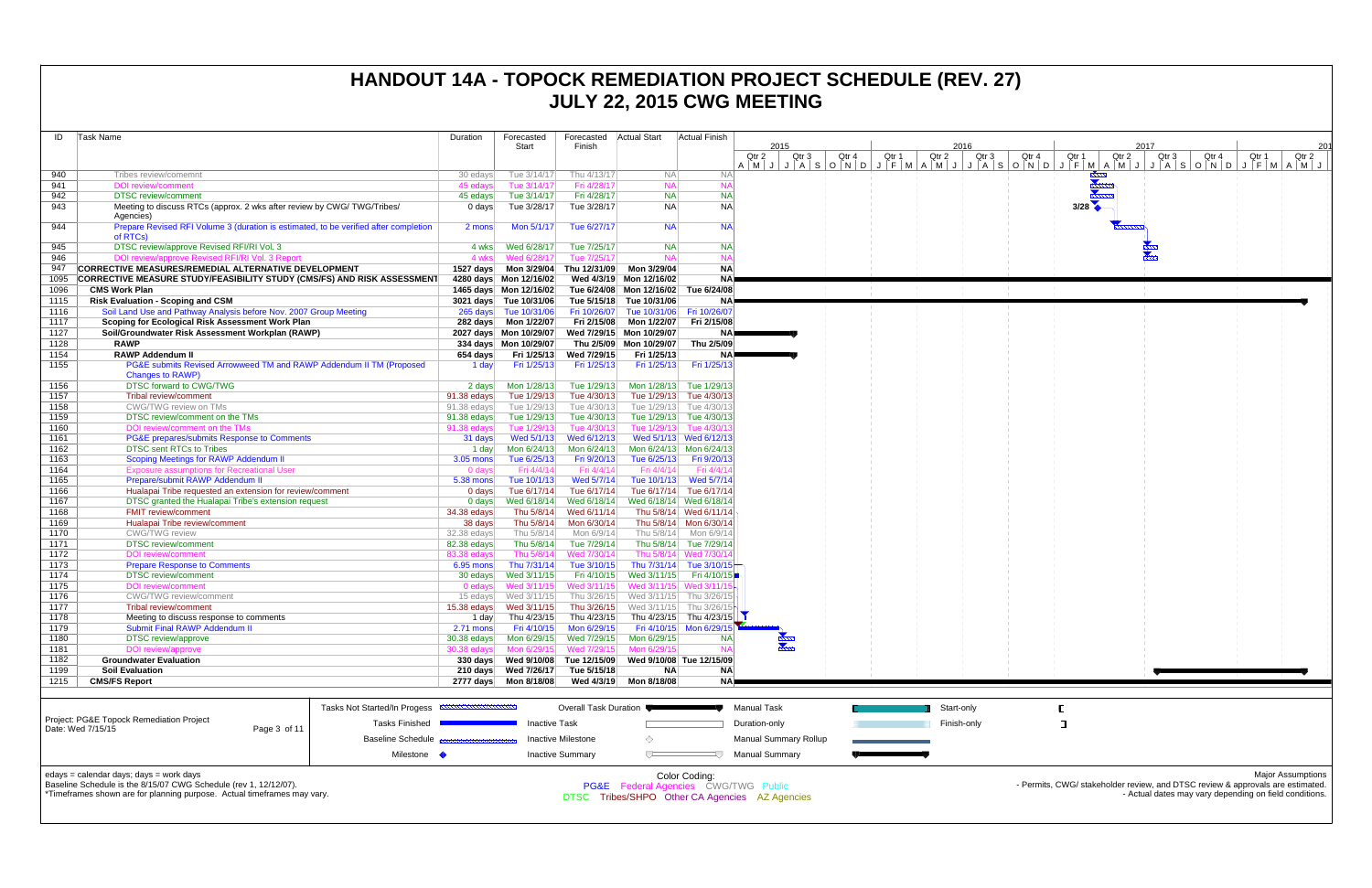| ID           | Task Name                                                                                                            | Duration                     | Forecasted                                                                                                              | Forecasted   Actual Start                           |                                           | <b>Actual Finish</b>      |                                                                                                                      |       |       |               |                           |                                                                                |       |                          |                                                        |       |                          |
|--------------|----------------------------------------------------------------------------------------------------------------------|------------------------------|-------------------------------------------------------------------------------------------------------------------------|-----------------------------------------------------|-------------------------------------------|---------------------------|----------------------------------------------------------------------------------------------------------------------|-------|-------|---------------|---------------------------|--------------------------------------------------------------------------------|-------|--------------------------|--------------------------------------------------------|-------|--------------------------|
|              |                                                                                                                      |                              | Start                                                                                                                   | Finish                                              |                                           |                           | 2015<br>Qtr 2<br>Qtr 3                                                                                               | Qtr 4 | Qtr 1 | 2016<br>Qtr 2 | Qtr <sub>3</sub><br>Qtr 4 | Qtr 1                                                                          | Qtr 2 | 2017<br>Qtr <sub>3</sub> | Qtr 4                                                  | Qtr 1 | 201<br>Qtr 2             |
|              |                                                                                                                      |                              |                                                                                                                         |                                                     |                                           |                           | <u>A M J J A S O N D J F M A M J J A S O N D J F M A M J J A S O N D J F M A M J J A J J F M A M J J F M A M J J</u> |       |       |               |                           |                                                                                |       |                          |                                                        |       |                          |
|              | 1293 STATEMENT OF BASIS                                                                                              | 2525.6 days                  | Mon 1/4/10                                                                                                              | Tue 9/3/19                                          | Mon 1/4/10                                |                           | NAP<br>$NA =$                                                                                                        |       |       |               |                           |                                                                                |       |                          |                                                        |       |                          |
| 1331         | 1308 RECORD OF DECISION<br>Section 106 Programmatic Agreement (PA)                                                   |                              | 2626 days Fri 12/18/09<br>1830 days Fri 10/10/08                                                                        | Mon 1/6/20<br>Fri 10/9/15                           | Fri 12/18/09<br>Fri 10/10/08              |                           | NA≣                                                                                                                  |       |       |               |                           |                                                                                |       |                          |                                                        |       |                          |
|              | 1364 EIR DOCUMENTATION                                                                                               | 1449 days                    | Thu 9/1/05                                                                                                              | Wed 3/2/11                                          | Thu 9/1/05                                | Wed 3/2/11                |                                                                                                                      |       |       |               |                           |                                                                                |       |                          |                                                        |       |                          |
|              | 1437 DESIGN, PERMITTING, AND CONSTRUCTION OF GROUNDWATER REMEDY                                                      | 1570 days                    | Mon 1/31/11                                                                                                             | Thu 2/2/17                                          | Mon 1/31/11                               |                           | <b>NAP</b>                                                                                                           |       |       |               |                           |                                                                                |       |                          |                                                        |       |                          |
| 1438         | Corrective Measure Implementation/Remedial Design (CMI/RD) Workplan                                                  | 199 days                     | Mon 1/31/11                                                                                                             | Thu 11/3/11                                         | Mon 1/31/11                               | <b>NA</b>                 |                                                                                                                      |       |       |               |                           |                                                                                |       |                          |                                                        |       |                          |
| 1452         | Remedial Design (Preliminary, Intermediate, and Pre-Final/Final)                                                     |                              | 1060 days Tue 9/20/11                                                                                                   | Fri 10/9/15                                         | Tue 9/20/11                               | <b>NA</b>                 |                                                                                                                      |       |       |               |                           |                                                                                |       |                          |                                                        |       |                          |
| 1453         | <b>Preliminary Design</b>                                                                                            | 174 days                     | Tue 9/20/11                                                                                                             | Thu 5/17/12                                         | Tue 9/20/11 Thu 5/17/12                   |                           |                                                                                                                      |       |       |               |                           |                                                                                |       |                          |                                                        |       |                          |
| 1454         | Prepare/submit Prelim Design Package                                                                                 | $2.1 \text{ mon}$            | Tue 9/20/11                                                                                                             | Fri 11/18/11                                        | Tue 9/20/11 Fri 11/18/11                  |                           |                                                                                                                      |       |       |               |                           |                                                                                |       |                          |                                                        |       |                          |
| 1455         | <b>DTSC forward to CWG/TWG</b>                                                                                       |                              | 2 days                                                                                                                  | Fri 11/18/11 Mon 11/21/11                           | Fri 11/18/11 Mon 11/21/11                 |                           |                                                                                                                      |       |       |               |                           |                                                                                |       |                          |                                                        |       |                          |
| 1456<br>1457 | Site visits to view Hinkley IRZ/walk pipeline alignment at Topock<br>CWG/TWG review/comment on Prelim Design Package |                              | 2 days<br>80.38 edays Tue 11/22/11                                                                                      | Tue 12/13/11 Wed 12/14/11 Tue 12/13/11 Wed 12/14/11 | Fri 2/10/12 Tue 11/22/11                  | Fri 2/10/12               |                                                                                                                      |       |       |               |                           |                                                                                |       |                          |                                                        |       |                          |
| 1458         | <b>Tribes consultation</b>                                                                                           | 66.38 edays                  | Tue 11/22/11                                                                                                            |                                                     | Fri 1/27/12 Tue 11/22/11                  | Fri 1/27/12               |                                                                                                                      |       |       |               |                           |                                                                                |       |                          |                                                        |       |                          |
| 1459         | BLM process after close of comment period                                                                            | $12.38$ edays                | Fri 1/27/12                                                                                                             | Wed 2/8/12                                          | Fri 1/27/12                               | Wed 2/8/1                 |                                                                                                                      |       |       |               |                           |                                                                                |       |                          |                                                        |       |                          |
| 1460         | DTSC review/comment on Prelim Design Package                                                                         |                              | 87.38 edays Tue 11/22/11                                                                                                |                                                     | Fri 2/17/12 Tue 11/22/11                  | Fri 2/17/12               |                                                                                                                      |       |       |               |                           |                                                                                |       |                          |                                                        |       |                          |
| 1461         | DOI review/comment on Prelim Design Package                                                                          | <b>78.38 edays</b>           | Tue 11/22/11                                                                                                            | Wed 2/8/12                                          | Tue 11/22/11                              | Wed 2/8/1                 |                                                                                                                      |       |       |               |                           |                                                                                |       |                          |                                                        |       |                          |
| 1462         | Comments resolution                                                                                                  |                              | 12.8 wks<br>Mon 2/20/12                                                                                                 |                                                     | Thu 5/17/12    Mon 2/20/12    Thu 5/17/12 |                           |                                                                                                                      |       |       |               |                           |                                                                                |       |                          |                                                        |       |                          |
| 1463         | TWG meeting to discuss response to comments (1st meeting)                                                            |                              | Thu 4/19/12<br>1 day                                                                                                    | Thu 4/19/12                                         | Thu 4/19/12 Thu 4/19/12                   |                           |                                                                                                                      |       |       |               |                           |                                                                                |       |                          |                                                        |       |                          |
| 1464         | TWG meeting to discuss response to comments (2nd meeting)                                                            |                              | 1 day<br>Wed 5/16/12                                                                                                    | Wed 5/16/12                                         | Wed 5/16/12 Wed 5/16/12                   |                           |                                                                                                                      |       |       |               |                           |                                                                                |       |                          |                                                        |       |                          |
| 1465         | <b>Intermediate Design</b><br>Prepare/submit Intermediate Design Package                                             | $501$ days                   | Fri 5/18/12<br>Fri 5/18/12                                                                                              | Fri 4/18/14<br>Fri 4/5/13                           | Fri 5/18/12<br>Fri 5/18/12                | Fri 4/18/14<br>Fri 4/5/13 |                                                                                                                      |       |       |               |                           |                                                                                |       |                          |                                                        |       |                          |
| 1466<br>1467 | DTSC forward to CWG/TWG                                                                                              | 11 mons                      | 1 day<br>Mon 4/8/13                                                                                                     | Mon 4/8/13                                          | Mon 4/8/13                                | Mon 4/8/13                |                                                                                                                      |       |       |               |                           |                                                                                |       |                          |                                                        |       |                          |
| 1468         | CWG/TWG review/comment on Intermediate Design Package                                                                | 122.38 edays                 | Mon 4/8/13                                                                                                              | Thu 8/8/13                                          | Mon 4/8/13                                | Thu 8/8/1:                |                                                                                                                      |       |       |               |                           |                                                                                |       |                          |                                                        |       |                          |
| 1469         | <b>Tribes Consultation</b>                                                                                           | 105.38 edays                 | Thu 4/25/13                                                                                                             | Thu 8/8/13                                          | Thu 4/25/13                               | Thu 8/8/13                |                                                                                                                      |       |       |               |                           |                                                                                |       |                          |                                                        |       |                          |
| 1470         | BLM process after close of comment period                                                                            | 8.38 edays                   | Thu 8/8/13                                                                                                              | Fri 8/16/13                                         | Thu 8/8/13                                | Fri 8/16/1                |                                                                                                                      |       |       |               |                           |                                                                                |       |                          |                                                        |       |                          |
| 1471         | DTSC review/comment on Intermediate Design Package                                                                   | 137.38 edays                 | Mon 4/8/13                                                                                                              | Fri 8/23/13                                         | Mon 4/8/13                                | Fri 8/23/13               |                                                                                                                      |       |       |               |                           |                                                                                |       |                          |                                                        |       |                          |
| 1472         | DOI review/comment on Intermediate Design Package                                                                    | 130.38 edays                 | Mon 4/8/13                                                                                                              | Fri 8/16/13                                         | Mon 4/8/13                                | Fri 8/16/1                |                                                                                                                      |       |       |               |                           |                                                                                |       |                          |                                                        |       |                          |
| 1473         | <b>Response to Comments (RTCs)/Comments Resolution</b>                                                               | 164 days                     | Tue 9/3/13                                                                                                              | Fri 4/18/14                                         |                                           | Tue 9/3/13    Fri 4/18/14 |                                                                                                                      |       |       |               |                           |                                                                                |       |                          |                                                        |       |                          |
| 1474         | Agencies, PG&E, Tribes, and Stakeholders met to resolve comments                                                     | 78 days                      | Tue 9/3/13                                                                                                              | Thu 12/19/13                                        |                                           | Tue 9/3/13 Thu 12/19/13   |                                                                                                                      |       |       |               |                           |                                                                                |       |                          |                                                        |       |                          |
| 1475         | (monthly meetings, various adhoc mtgs)<br><b>Comments Clarification Meeting with Agencies</b>                        |                              | Tue 9/3/13<br>$0$ days                                                                                                  | Tue 9/3/13                                          | Tue 9/3/13                                | Tue 9/3/13                |                                                                                                                      |       |       |               |                           |                                                                                |       |                          |                                                        |       |                          |
| 1476         | <b>Comments Clarification Meeting with Tribes</b>                                                                    |                              | Thu 9/5/13<br>0 days                                                                                                    | Thu 9/5/13                                          | Thu 9/5/13                                | Thu 9/5/13                |                                                                                                                      |       |       |               |                           |                                                                                |       |                          |                                                        |       |                          |
| 1477         | Comment Resolution Meeting #1 - September 12 RCRA/CERCLA                                                             |                              | Thu 9/12/13<br>$0$ days                                                                                                 | Thu 9/12/13                                         |                                           | Thu 9/12/13 Thu 9/12/13   |                                                                                                                      |       |       |               |                           |                                                                                |       |                          |                                                        |       |                          |
| 1478         | Comment Resolution Meeting #2 - September TWG                                                                        |                              | 2 days<br>Tue 9/17/13                                                                                                   | Wed 9/18/13                                         | Tue 9/17/13 Wed 9/18/13                   |                           |                                                                                                                      |       |       |               |                           |                                                                                |       |                          |                                                        |       |                          |
| 1479         | Comment Resolution Meeting #3 - October 9 RCRA/CERCLA                                                                |                              | $0 \text{ days}$<br>Wed 10/9/13                                                                                         |                                                     |                                           |                           |                                                                                                                      |       |       |               |                           |                                                                                |       |                          |                                                        |       |                          |
| 1480         | Comment Resolution Meeting #4 - October TWG                                                                          |                              | 2 days Wed 10/16/13 Thu 10/17/13 Wed 10/16/13 Thu 10/17/13                                                              |                                                     |                                           |                           |                                                                                                                      |       |       |               |                           |                                                                                |       |                          |                                                        |       |                          |
| 1481         | Comment Resolution Meeting #5 - November 5 Web Conference                                                            |                              | Tue 11/5/13<br>1 day                                                                                                    |                                                     | Tue 11/5/13 Tue 11/5/13 Tue 11/5/13       |                           |                                                                                                                      |       |       |               |                           |                                                                                |       |                          |                                                        |       |                          |
| 1482         | Comment Resolution Meeting #6 - November 13 RCRA/CERCLA                                                              |                              | 1 day Wed 11/13/13 Wed 11/13/13 Wed 11/13/13 Wed 11/13/13                                                               |                                                     |                                           |                           |                                                                                                                      |       |       |               |                           |                                                                                |       |                          |                                                        |       |                          |
| 1483<br>1484 | Comment Resolution Meeting #7 - November TWG<br>Comment Resolution Meeting #8 - December 11 RCRA/CERCLA              |                              | 2 days Tue 11/19/13 Wed 11/20/13 Tue 11/19/13 Wed 11/20/13<br>1 day Wed 12/11/13 Wed 12/11/13 Wed 12/11/13 Wed 12/11/13 |                                                     |                                           |                           |                                                                                                                      |       |       |               |                           |                                                                                |       |                          |                                                        |       |                          |
| 1485         | Comment Resolution Meeting #9 - December Web Conference                                                              |                              | 1 day Thu 12/12/13 Thu 12/12/13 Thu 12/12/13 Thu 12/12/13                                                               |                                                     |                                           |                           |                                                                                                                      |       |       |               |                           |                                                                                |       |                          |                                                        |       |                          |
| 1486         | Comment Resolution Meeting #10 - December TWG                                                                        |                              | 2 days Tue 12/17/13 Wed 12/18/13 Tue 12/17/13 Wed 12/18/13                                                              |                                                     |                                           |                           |                                                                                                                      |       |       |               |                           |                                                                                |       |                          |                                                        |       |                          |
| 1487         | Comment Resolution Meeting #11 - December Call (PG&E/Agencies)                                                       |                              | 1 day                                                                                                                   | Thu 12/19/13 Thu 12/19/13 Thu 12/19/13 Thu 12/19/13 |                                           |                           |                                                                                                                      |       |       |               |                           |                                                                                |       |                          |                                                        |       |                          |
| 1488         | PG&E submits complete RTCs Table                                                                                     |                              | $1.6$ wks<br>Fri 12/20/13                                                                                               | Tue 12/31/13                                        | Fri 12/20/13 Tue 12/31/13                 |                           |                                                                                                                      |       |       |               |                           |                                                                                |       |                          |                                                        |       |                          |
| 1489         | Agencies, Tribes, and Stakeholders review RTCs                                                                       |                              | 5.8 wks<br>Thu 1/2/14                                                                                                   | Tue 2/11/14                                         | Thu 1/2/14                                | Tue 2/11/14               |                                                                                                                      |       |       |               |                           |                                                                                |       |                          |                                                        |       |                          |
| 1490         | Meeting to resolve remaining design-critical RTCs - Jan TWG                                                          |                              | Thu 1/23/14<br>1 day                                                                                                    | Thu 1/23/14                                         |                                           | Thu 1/23/14 Thu 1/23/14   |                                                                                                                      |       |       |               |                           |                                                                                |       |                          |                                                        |       |                          |
| 1491         | Meeting to resolve remaining design-critical RTCs - Feb TWG                                                          |                              | Tue 2/11/14<br>1 day                                                                                                    | Tue 2/11/14                                         | Tue 2/11/14 Tue 2/11/14                   |                           |                                                                                                                      |       |       |               |                           |                                                                                |       |                          |                                                        |       |                          |
| 1492<br>1493 | DTSC/DOI direct PG&E on 90% design path forward<br><b>PG&amp;E submits Final RTCs Table</b>                          |                              | Fri 4/4/14<br>1 day<br>2 wks<br>Mon 4/7/14                                                                              | Fri 4/4/14<br>Fri 4/18/14                           | Fri 4/4/14<br>Mon 4/7/14                  | Fri 4/4/14<br>Fri 4/18/14 |                                                                                                                      |       |       |               |                           |                                                                                |       |                          |                                                        |       |                          |
|              |                                                                                                                      |                              |                                                                                                                         |                                                     |                                           |                           |                                                                                                                      |       |       |               |                           |                                                                                |       |                          |                                                        |       |                          |
|              |                                                                                                                      | Tasks Not Started/In Progess |                                                                                                                         | Overall Task Duration                               |                                           |                           | <b>Manual Task</b>                                                                                                   |       |       | Start-only    |                           |                                                                                |       |                          |                                                        |       |                          |
|              | Project: PG&E Topock Remediation Project<br>Page 4 of 11<br>Date: Wed 7/15/15                                        | <b>Tasks Finished</b>        |                                                                                                                         | <b>Inactive Task</b>                                |                                           |                           | Duration-only                                                                                                        |       |       | Finish-only   |                           | П                                                                              |       |                          |                                                        |       |                          |
|              |                                                                                                                      | <b>Baseline Schedule</b>     |                                                                                                                         | <b>Inactive Milestone</b>                           | ◇                                         |                           | <b>Manual Summary Rollup</b>                                                                                         |       |       |               |                           |                                                                                |       |                          |                                                        |       |                          |
|              |                                                                                                                      | Milestone •                  |                                                                                                                         | <b>Inactive Summary</b>                             | ᄃ                                         |                           | <b>Manual Summary</b>                                                                                                |       |       |               |                           |                                                                                |       |                          |                                                        |       |                          |
|              | edays = calendar days; days = work days                                                                              |                              |                                                                                                                         |                                                     |                                           | Color Coding:             |                                                                                                                      |       |       |               |                           |                                                                                |       |                          |                                                        |       | <b>Major Assumptions</b> |
|              | Baseline Schedule is the 8/15/07 CWG Schedule (rev 1, 12/12/07).                                                     |                              |                                                                                                                         |                                                     |                                           |                           | PG&E Federal Agencies CWG/TWG Public                                                                                 |       |       |               |                           | - Permits, CWG/ stakeholder review, and DTSC review & approvals are estimated. |       |                          |                                                        |       |                          |
|              | *Timeframes shown are for planning purpose. Actual timeframes may vary.                                              |                              |                                                                                                                         |                                                     |                                           |                           | DTSC Tribes/SHPO Other CA Agencies AZ Agencies                                                                       |       |       |               |                           |                                                                                |       |                          | - Actual dates may vary depending on field conditions. |       |                          |
|              |                                                                                                                      |                              |                                                                                                                         |                                                     |                                           |                           |                                                                                                                      |       |       |               |                           |                                                                                |       |                          |                                                        |       |                          |

|                                                                                                             |              | Tasks Not Started/In Progess <b>EXAMPLE IN EXAMPLE IN THE</b> | Overall Task Duration   |                                                                  | Manual Task           | Start-only  |
|-------------------------------------------------------------------------------------------------------------|--------------|---------------------------------------------------------------|-------------------------|------------------------------------------------------------------|-----------------------|-------------|
| Project: PG&E Topock Remediation Project<br>Date: Wed 7/15/15                                               | Page 4 of 11 | <b>Tasks Finished</b>                                         | Inactive Task           |                                                                  | Duration-only         | Finish-only |
|                                                                                                             |              | Baseline Schedule <b>Basessessessessesses</b>                 | Inactive Milestone      |                                                                  | Manual Summary Rollup |             |
|                                                                                                             |              | Milestone                                                     | <b>Inactive Summary</b> |                                                                  | Manual Summarv        |             |
| edays = calendar days; days = work days<br>Baseline Schedule is the 8/15/07 CWG Schedule (rev 1, 12/12/07). |              |                                                               |                         | Color Coding:<br><b>DC&amp;F</b> Fodoral Agoncies CWC/TWC Public |                       |             |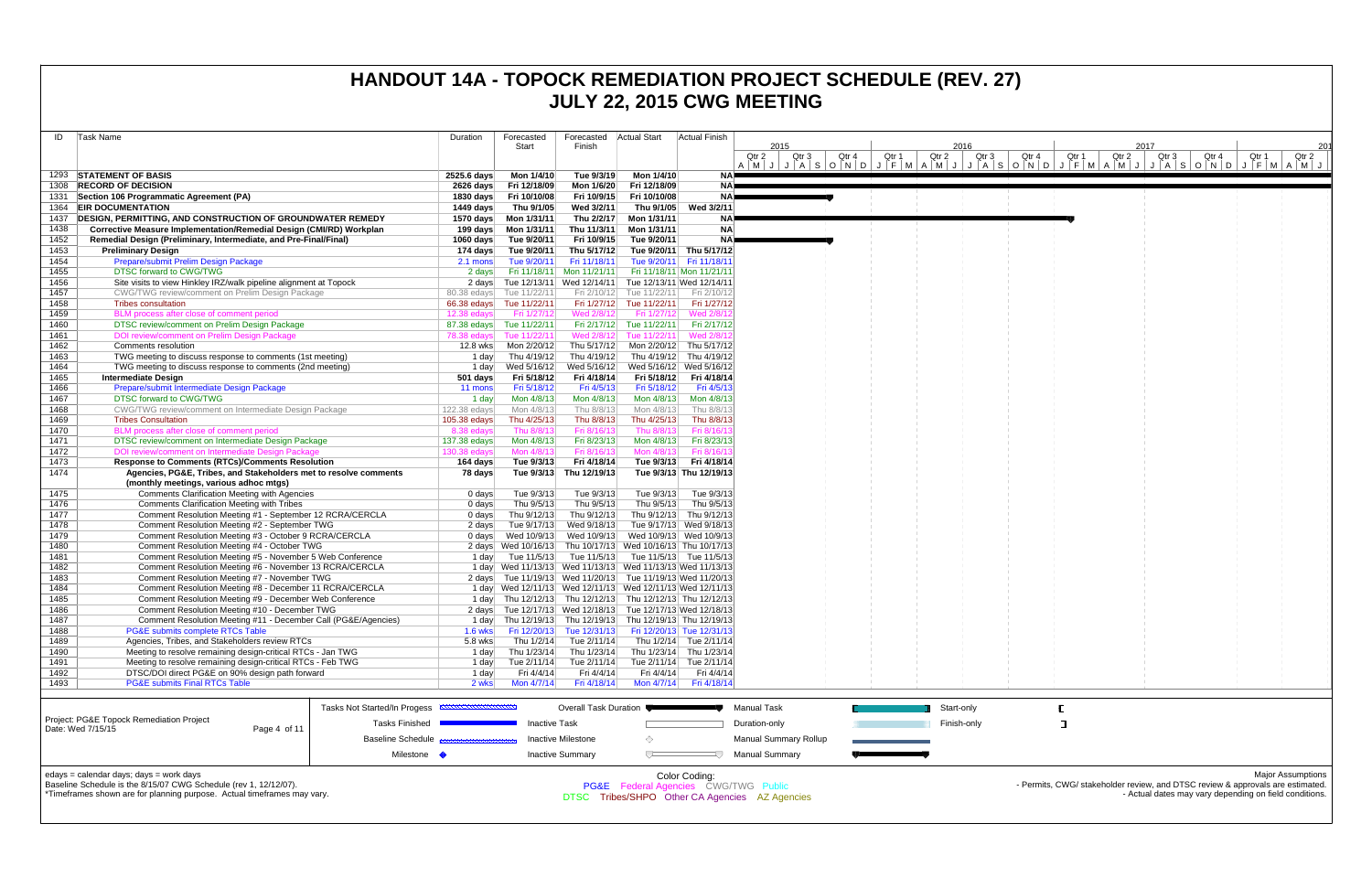| ID           | Task Name                                                                                                                       | Duration              | Forecasted                                                  | Forecasted   Actual Start    |                                                                              | Actual Finish                         |                                                |                  |       |       |             |                                                                                                   |       |       |                                                                                |       |                          |     |
|--------------|---------------------------------------------------------------------------------------------------------------------------------|-----------------------|-------------------------------------------------------------|------------------------------|------------------------------------------------------------------------------|---------------------------------------|------------------------------------------------|------------------|-------|-------|-------------|---------------------------------------------------------------------------------------------------|-------|-------|--------------------------------------------------------------------------------|-------|--------------------------|-----|
|              |                                                                                                                                 |                       | Start                                                       | Finish                       |                                                                              |                                       | 2015                                           |                  |       |       |             |                                                                                                   |       | 2017  |                                                                                |       |                          | 201 |
|              |                                                                                                                                 |                       |                                                             |                              |                                                                              |                                       | Qtr 2                                          | Qtr <sub>3</sub> | Qtr 4 | Qtr 1 | Qtr 2       | Qtr 4<br>Qtr 3<br>A M J J A S O N D J F M A M J J A S O N D J F M A M J J A S O N D J F M A M J J | Qtr 1 | Qtr 2 | Qtr 3<br>Qtr 4                                                                 | Qtr 1 | Qtr 2                    |     |
| 1494         | Implementation Plan for Evaluation of Alternative Freshwater Sources                                                            | 422 days              |                                                             |                              | Fri 11/16/12 Mon 6/30/14 Fri 11/16/12 Mon 6/30/14                            |                                       |                                                |                  |       |       |             |                                                                                                   |       |       |                                                                                |       |                          |     |
| 1495         | Prepare/submit Fresh Water Implementation Plan                                                                                  | 1 day                 |                                                             |                              | Tue 11/20/12 Tue 11/20/12 Tue 11/20/12 Tue 11/20/12                          |                                       |                                                |                  |       |       |             |                                                                                                   |       |       |                                                                                |       |                          |     |
| 1496         | <b>DTSC forward to CWG/TWG</b>                                                                                                  |                       | 0 days Wed 11/21/12 Wed 11/21/12 Wed 11/21/12 Wed 11/21/12  |                              |                                                                              |                                       |                                                |                  |       |       |             |                                                                                                   |       |       |                                                                                |       |                          |     |
| 1497         | CWG/TWG review/comment on the Implementation Plan                                                                               |                       | 19 days Wed 11/21/12 Mon 12/17/12 Wed 11/21/12 Mon 12/17/12 |                              |                                                                              |                                       |                                                |                  |       |       |             |                                                                                                   |       |       |                                                                                |       |                          |     |
| 1498<br>1499 | <b>Tribal Consultation</b><br>DTSC review/comment on the Implementation Plan                                                    |                       | 49.38 edays Wed 11/21/12<br>23 days Wed 11/21/12            |                              | Wed 1/9/13 Wed 11/21/12 Wed 1/9/13<br>Fri 12/21/12 Wed 11/21/12 Fri 12/21/12 |                                       |                                                |                  |       |       |             |                                                                                                   |       |       |                                                                                |       |                          |     |
| 1500         | DOI review/comment on the Implementation Plan                                                                                   |                       | 36 days Wed 11/21/12                                        |                              | Wed 1/9/13 Wed 11/21/12                                                      | Wed 1/9/1:                            |                                                |                  |       |       |             |                                                                                                   |       |       |                                                                                |       |                          |     |
| 1501         | <b>Response to Comments (RTCs)/Comment Resolution</b>                                                                           | 174 days              | Thu 1/3/13                                                  | Wed 9/4/13                   |                                                                              | Thu 1/3/13 Wed 9/4/13                 |                                                |                  |       |       |             |                                                                                                   |       |       |                                                                                |       |                          |     |
| 1522         | <b>State CEOA Evaluation</b>                                                                                                    | 209 days              | Fri 11/16/12                                                |                              | Wed 9/4/13 Fri 11/16/12                                                      | Wed 9/4/13                            |                                                |                  |       |       |             |                                                                                                   |       |       |                                                                                |       |                          |     |
| 1523         | DTSC review/approve Final Implementation Plan                                                                                   | 17 days               | Mon 8/12/13                                                 | Wed 9/4/13                   | Mon 8/12/13                                                                  | Wed 9/4/13                            |                                                |                  |       |       |             |                                                                                                   |       |       |                                                                                |       |                          |     |
| 1524         | DOI review/approve Final Implementation Plan                                                                                    | 17 days               | Mon 8/12/13                                                 | Wed 9/4/13                   | Mon 8/12/13                                                                  | Wed 9/4/1                             |                                                |                  |       |       |             |                                                                                                   |       |       |                                                                                |       |                          |     |
| 1525         | Implementation of Fresh Water Implementation Plan                                                                               | 117 days              | Thu 9/5/13                                                  | Fri 2/14/14                  | Thu 9/5/13                                                                   | Fri 2/14/14                           |                                                |                  |       |       |             |                                                                                                   |       |       |                                                                                |       |                          |     |
| 1526         | Data Call #1 - Discuss Exploratory Data<br>Data Call #2 - Discuss Data Summary/Path Forward                                     | 0 days                | Mon 11/4/13<br>Wed 1/29/14                                  | Wed 1/29/14                  | Mon 11/4/13  Mon 11/4/13  Mon 11/4/13                                        |                                       |                                                |                  |       |       |             |                                                                                                   |       |       |                                                                                |       |                          |     |
| 1527<br>1528 | Data Call #3 - Discuss Data Summary/Path Forward                                                                                | 0 days<br>1 day       | Fri 2/28/14                                                 | Fri 2/28/14                  | Wed 1/29/14 Wed 1/29/14                                                      | Fri 2/28/14 Fri 2/28/14               |                                                |                  |       |       |             |                                                                                                   |       |       |                                                                                |       |                          |     |
| 1529         | <b>Prepare Tech Memo to summarize FWIP results</b>                                                                              | 30.38 edays           | Mon 3/3/14                                                  | Wed 4/2/14                   | Mon 3/3/14                                                                   | Wed 4/2/14                            |                                                |                  |       |       |             |                                                                                                   |       |       |                                                                                |       |                          |     |
| 1530         | DTSC provides direction to PG&E on freshwater source                                                                            | $0.4$ wks             | Thu 4/3/14                                                  | Fri 4/4/14                   | Thu 4/3/14                                                                   | Fri 4/4/14                            |                                                |                  |       |       |             |                                                                                                   |       |       |                                                                                |       |                          |     |
| 1531         | DOI provides direction to PG&E on freshwater source                                                                             | $0.4$ wks             | Thu 4/3/14                                                  | Fri 4/4/14                   | Thu 4/3/14                                                                   | Fri 4/4/14                            |                                                |                  |       |       |             |                                                                                                   |       |       |                                                                                |       |                          |     |
| 1532         | <b>Continue Implementation of FWIP</b>                                                                                          | 60 days               | Mon 4/7/14                                                  | Mon 6/30/14                  |                                                                              | Mon 4/7/14 Mon 6/30/14                |                                                |                  |       |       |             |                                                                                                   |       |       |                                                                                |       |                          |     |
| 1533         | Field Verification of Archaeological/Historical Sites in Groundwater Remedy Footprint                                           | 4 days                | Tue 9/9/14                                                  | Fri 9/12/14                  |                                                                              | Tue 9/9/14   Fri 9/12/14              |                                                |                  |       |       |             |                                                                                                   |       |       |                                                                                |       |                          |     |
| 1534         | <b>Prepare/submit Field Verification Report</b>                                                                                 | 28 days               |                                                             | Mon 9/15/14 Wed 10/22/14     | Mon 9/15/14 Wed 10/22/14                                                     |                                       |                                                |                  |       |       |             |                                                                                                   |       |       |                                                                                |       |                          |     |
| 1535         | Survey of Archaelogical/Historical Sites in Expanded Area at Park Moabi                                                         | 1 day                 | Tue 12/2/14                                                 |                              | Tue 12/2/14 Tue 12/2/14 Tue 12/2/14                                          |                                       |                                                |                  |       |       |             |                                                                                                   |       |       |                                                                                |       |                          |     |
| 1536         | Survey of Biological Resources in Expanded Area at Park Moabi<br>Annual archeological monitoring and site condition assessments |                       | 3 days Wed 11/19/14                                         |                              | Fri 11/21/14 Wed 11/19/14 Fri 11/21/14                                       |                                       |                                                |                  |       |       |             |                                                                                                   |       |       |                                                                                |       |                          |     |
| 1537<br>1538 | Pre-Final/Final Design (include plan for decommissioning, removal, and                                                          | 7 days<br>395 days    | Thu 12/11/14<br>Mon 4/7/14                                  | Fri 10/9/15                  | Fri 12/19/14 Thu 12/11/14 Fri 12/19/14<br>Mon 4/7/14                         | <b>NA</b>                             |                                                |                  |       |       |             |                                                                                                   |       |       |                                                                                |       |                          |     |
|              | restoration of IM3 facility)                                                                                                    |                       |                                                             |                              |                                                                              |                                       |                                                |                  |       |       |             |                                                                                                   |       |       |                                                                                |       |                          |     |
| 1539         | Documents submitted in advance of 90%                                                                                           | 140 days              | Wed 4/30/14                                                 | Tue 11/11/14                 | Wed 4/30/14                                                                  | <b>NA</b>                             |                                                |                  |       |       |             |                                                                                                   |       |       |                                                                                |       |                          |     |
| 1560         | Prepare/submit Pre-Final Design Package                                                                                         | 5.29 mons             | Mon 4/7/14                                                  | Mon 9/8/14                   | Mon 4/7/14                                                                   | Mon 9/8/14                            |                                                |                  |       |       |             |                                                                                                   |       |       |                                                                                |       |                          |     |
| 1561         | <b>DTSC forward to CWG/TWG</b>                                                                                                  | 1 day                 | Tue 9/9/14                                                  | Tue 9/9/14                   | Tue 9/9/14                                                                   | Tue 9/9/14                            |                                                |                  |       |       |             |                                                                                                   |       |       |                                                                                |       |                          |     |
| 1562         | Agencies' direction #1 on Supplemental 90%                                                                                      | 1 day                 | Tue 10/21/14                                                |                              | Tue 10/21/14 Tue 10/21/14 Tue 10/21/14                                       |                                       |                                                |                  |       |       |             |                                                                                                   |       |       |                                                                                |       |                          |     |
| 1563         | Agencies' direction #2 on Supplemental 90%<br>Prepare/submit Supplemental Pre-Final Design Package                              | 1 day<br>104.38 edays | Tue 12/23/14<br>Tue 10/21/14                                |                              | Tue 12/23/14 Tue 12/23/14 Tue 12/23/14<br>Tue 10/21/14                       | Mon 2/2/15                            |                                                |                  |       |       |             |                                                                                                   |       |       |                                                                                |       |                          |     |
| 1564<br>1565 | CWG/TWG review/comment on Pre-Final Design Package                                                                              | 191.38 edays          | Wed 9/10/14                                                 | Mon 2/2/15<br>Fri 3/20/15    | Wed 9/10/14                                                                  | Fri 3/20/15                           |                                                |                  |       |       |             |                                                                                                   |       |       |                                                                                |       |                          |     |
| 1566         | <b>Tribal Consultation</b>                                                                                                      | 163.38 edays          | Wed 10/8/14                                                 | Fri 3/20/15                  | Wed 10/8/14                                                                  | Fri 3/20/15                           |                                                |                  |       |       |             |                                                                                                   |       |       |                                                                                |       |                          |     |
| 1567         | BLM process after close of comment period                                                                                       | $11.38$ edays         | Fri 3/20/15                                                 | Tue 3/31/15                  | Fri 3/20/15                                                                  | Tue 3/31/                             |                                                |                  |       |       |             |                                                                                                   |       |       |                                                                                |       |                          |     |
| 1568         | DTSC review/comment on Final Design Package                                                                                     | 204.38 edays          | Wed 9/10/14                                                 |                              | Thu 4/2/15 Wed 9/10/14                                                       | Thu 4/2/15                            |                                                |                  |       |       |             |                                                                                                   |       |       |                                                                                |       |                          |     |
| 1569         | DOI review/comment on Final Design Package                                                                                      | 202.38 edays          | Wed 9/10/14                                                 | Tue 3/31/15                  | Wed 9/10/14                                                                  | Tue 3/31                              |                                                |                  |       |       |             |                                                                                                   |       |       |                                                                                |       |                          |     |
| 1570         | <b>Response to Comments and Comment Resolution</b>                                                                              | 120 days              | Fri 4/3/15                                                  | Thu 9/17/15                  | Fri 4/3/15                                                                   |                                       |                                                |                  |       |       |             |                                                                                                   |       |       |                                                                                |       |                          |     |
| 1571         | Prepare response to comments                                                                                                    | 60 days               | Fri 4/3/15                                                  | Thu 6/25/15                  |                                                                              | Fri 4/3/15 Thu 6/25/15                |                                                |                  |       |       |             |                                                                                                   |       |       |                                                                                |       |                          |     |
| 1572<br>1573 | Prepare response to comments<br>Prepare response to comments                                                                    | 60 days<br>60 days    | Fri 4/3/15<br>Fri 4/3/15                                    | Thu 6/25/15<br>Thu 6/25/15   | Fri 4/3/15                                                                   | Thu 6/25/15<br>Fri 4/3/15 Thu 6/25/15 |                                                |                  |       |       |             |                                                                                                   |       |       |                                                                                |       |                          |     |
| 1574         | Send complete RTC Table to Tribes/CWG/TWG                                                                                       | 1 day                 | Fri 6/26/15                                                 | Fri 6/26/15                  | Fri 6/26/15                                                                  | Fri 6/26/15                           |                                                |                  |       |       |             |                                                                                                   |       |       |                                                                                |       |                          |     |
| 1575         | Commenters to identify comments they want to discuss at July 23 TWG and send                                                    | 11.38 $edays$         | Fri 6/26/15                                                 | Tue 7/7/15                   | Fri 6/26/15                                                                  | Tue 7/7/15                            |                                                |                  |       |       |             |                                                                                                   |       |       |                                                                                |       |                          |     |
|              | to DTSC                                                                                                                         |                       |                                                             |                              |                                                                              |                                       |                                                |                  |       |       |             |                                                                                                   |       |       |                                                                                |       |                          |     |
| 1576         | DTSC sends agenda for July 23 TWG                                                                                               | 1 day                 | Wed 7/8/15                                                  | Wed 7/8/15                   | Wed 7/8/15                                                                   | Wed 7/8/15                            |                                                |                  |       |       |             |                                                                                                   |       |       |                                                                                |       |                          |     |
| 1577         | Comment resolution meeting #1 - July 23 TWG                                                                                     | 0 days                | Thu 7/23/15                                                 | Thu 7/23/15                  | <b>NA</b>                                                                    | N <sub>A</sub>                        | $7/23$ $\triangle$                             |                  |       |       |             |                                                                                                   |       |       |                                                                                |       |                          |     |
| 1578         | Commenters to identify comments they want to discuss at August 19 TWG and<br>send to DTSC                                       | 0 days                | Wed 7/29/15                                                 | Wed 7/29/15                  | <b>NA</b>                                                                    | <b>NA</b>                             | 7/29                                           |                  |       |       |             |                                                                                                   |       |       |                                                                                |       |                          |     |
| 1579         | DTSC sends agenda for August 19 TWG                                                                                             | 0 days                | Wed 8/5/15                                                  | Wed 8/5/15                   | <b>NA</b>                                                                    | <b>NA</b>                             | $8/5$ $\leftarrow$                             |                  |       |       |             |                                                                                                   |       |       |                                                                                |       |                          |     |
| 1580         | Comment resolution meeting #2 - August 19 TWG                                                                                   | 0 days                |                                                             | Wed 8/19/15 Wed 8/19/15      | <b>NA</b>                                                                    | <b>NA</b>                             | 8/19                                           |                  |       |       |             |                                                                                                   |       |       |                                                                                |       |                          |     |
|              | Tasks Not Started/In Progess                                                                                                    |                       |                                                             | <b>Overall Task Duration</b> |                                                                              |                                       | <b>Manual Task</b>                             |                  |       |       | Start-only  |                                                                                                   |       |       |                                                                                |       |                          |     |
|              | Project: PG&E Topock Remediation Project                                                                                        |                       |                                                             |                              |                                                                              |                                       |                                                |                  |       |       |             |                                                                                                   |       |       |                                                                                |       |                          |     |
|              | <b>Tasks Finished</b><br>Date: Wed 7/15/15<br>Page 5 of 11                                                                      |                       | <b>Inactive Task</b>                                        |                              |                                                                              |                                       | Duration-only                                  |                  |       |       | Finish-only |                                                                                                   |       |       |                                                                                |       |                          |     |
|              | <b>Baseline Schedule</b>                                                                                                        |                       |                                                             | <b>Inactive Milestone</b>    | ◇                                                                            |                                       | <b>Manual Summary Rollup</b>                   |                  |       |       |             |                                                                                                   |       |       |                                                                                |       |                          |     |
|              | Milestone                                                                                                                       |                       |                                                             | <b>Inactive Summary</b>      |                                                                              |                                       | <b>Manual Summary</b>                          |                  |       |       |             |                                                                                                   |       |       |                                                                                |       |                          |     |
|              |                                                                                                                                 |                       |                                                             |                              |                                                                              |                                       |                                                |                  |       |       |             |                                                                                                   |       |       |                                                                                |       |                          |     |
|              | edays = calendar days; days = work days<br>Baseline Schedule is the 8/15/07 CWG Schedule (rev 1, 12/12/07).                     |                       |                                                             |                              | PG&E Federal Agencies CWG/TWG Public                                         | Color Coding:                         |                                                |                  |       |       |             |                                                                                                   |       |       | - Permits, CWG/ stakeholder review, and DTSC review & approvals are estimated. |       | <b>Major Assumptions</b> |     |
|              | *Timeframes shown are for planning purpose. Actual timeframes may vary.                                                         |                       |                                                             |                              |                                                                              |                                       | DTSC Tribes/SHPO Other CA Agencies AZ Agencies |                  |       |       |             |                                                                                                   |       |       | - Actual dates may vary depending on field conditions.                         |       |                          |     |
|              |                                                                                                                                 |                       |                                                             |                              |                                                                              |                                       |                                                |                  |       |       |             |                                                                                                   |       |       |                                                                                |       |                          |     |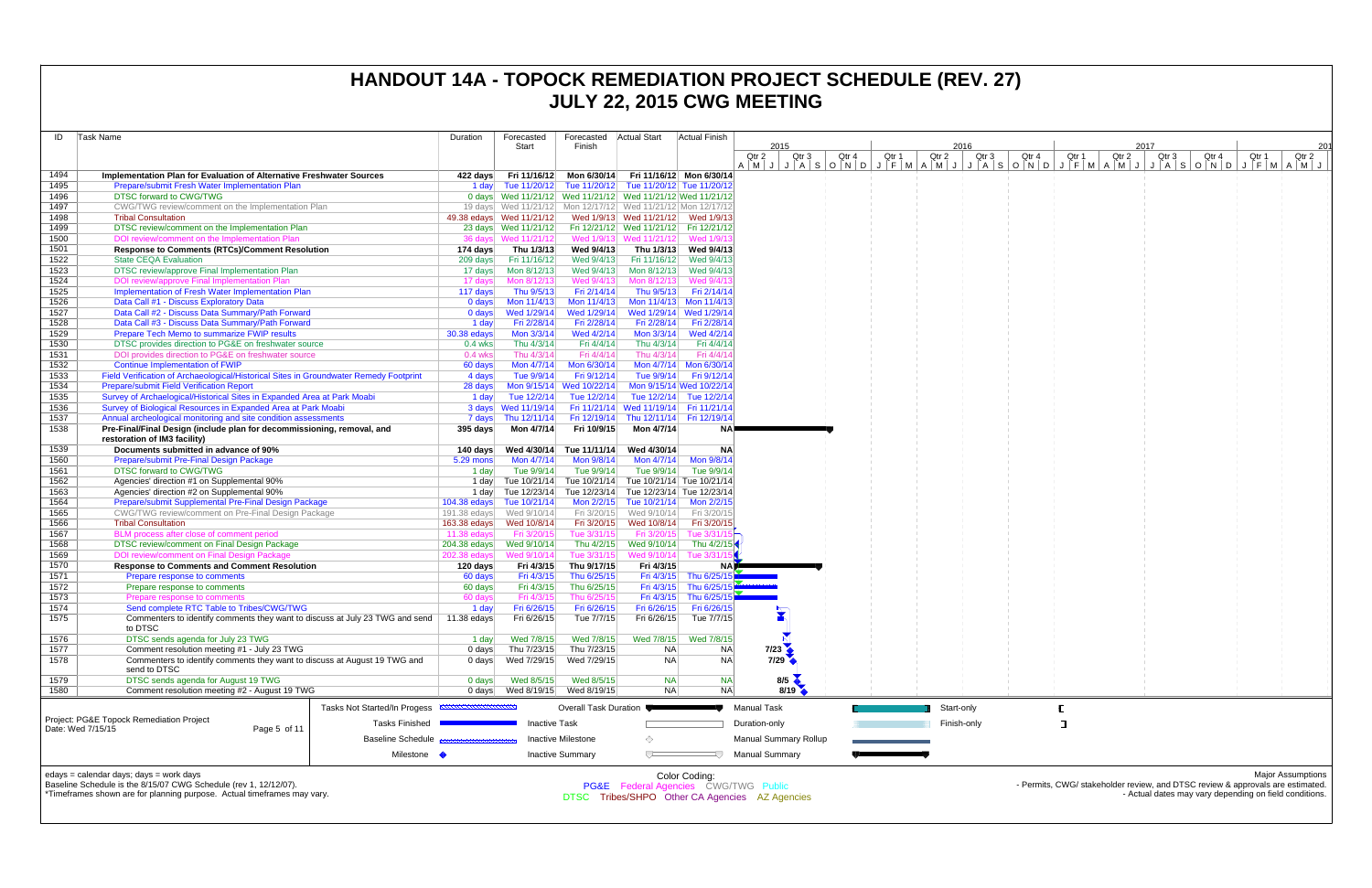| ID                | Task Name                                                                                                                                   | Duration           | Forecasted<br>Start       | Forecasted<br>Finish                                 | <b>Actual Start</b>    | <b>Actual Finish</b>                            | 2015                                           |                         | 2016           |                                                                                | 2017           | 201                                                    |
|-------------------|---------------------------------------------------------------------------------------------------------------------------------------------|--------------------|---------------------------|------------------------------------------------------|------------------------|-------------------------------------------------|------------------------------------------------|-------------------------|----------------|--------------------------------------------------------------------------------|----------------|--------------------------------------------------------|
|                   |                                                                                                                                             |                    |                           |                                                      |                        |                                                 | Qtr 2<br>Qtr 3                                 | Qtr 4<br>Qtr 1<br>Qtr 2 | Qtr 3<br>Qtr 4 | Qtr 1<br>Qtr 2                                                                 | Qtr 3<br>Qtr 4 | Qtr 1<br>Qtr 2                                         |
| 1581              | Comment resolution meeting #3 - August 26/27 via Telecon                                                                                    | 2 days             | Wed 8/26/15               | Thu 8/27/15                                          | NA.                    | NA                                              |                                                |                         |                |                                                                                |                | $A \mid M \mid J$                                      |
| 1582              | <b>Comment Resolution Complete</b>                                                                                                          | 2 wks              | Fri 8/28/15               | Thu 9/10/15                                          | <b>NA</b>              | N <sub>A</sub>                                  | $\blacktriangleright$                          |                         |                |                                                                                |                |                                                        |
| 1583              | <b>PG&amp;E submits Final RTCs Table</b>                                                                                                    | 1 wk               | Fri 9/11/15               | Thu 9/17/15                                          | <b>NA</b>              | <b>NA</b>                                       |                                                |                         |                |                                                                                |                |                                                        |
| 1584              | DTSC issue direction on Final Design                                                                                                        | 0 days             | Thu 9/10/15               | Thu 9/10/15                                          | <b>NA</b>              | <b>NA</b>                                       | 9/10                                           |                         |                |                                                                                |                |                                                        |
| 1585              | DOI issue direction on Final Design                                                                                                         | 0 days             | Thu 9/10/15               | Thu 9/10/15                                          | <b>NA</b>              |                                                 | 9/10                                           |                         |                |                                                                                |                |                                                        |
| 1586              | Prepare/submit Final Design Package (duration to be confirmed after comment<br>resolution)                                                  | 1 mon              | Fri 9/11/15               | Fri 10/9/15                                          | <b>NA</b>              | <b>NA</b>                                       |                                                |                         |                |                                                                                |                |                                                        |
| 1587              | <b>Construction/Remedial Action Work Plan</b>                                                                                               | 711 days           | Mon 4/7/14                | Mon 12/26/16                                         | Mon 4/7/14             | <b>NA</b>                                       |                                                |                         |                |                                                                                |                |                                                        |
| 1588              | <b>Prepare/submit Draft Work Plan</b>                                                                                                       | 5.29 mons          | Mon 4/7/14                | Mon 9/8/14                                           | Mon 4/7/14             | Mon 9/8/14                                      |                                                |                         |                |                                                                                |                |                                                        |
| 1589              | DOI forward to DTSC/CWG/TWG                                                                                                                 | 1 day              | Tue 9/9/14                | Tue 9/9/14                                           | Tue 9/9/14             | Tue 9/9/1                                       |                                                |                         |                |                                                                                |                |                                                        |
| 1590              | CWG/TWG review/comment on Draft Work Plan                                                                                                   | 191.38 edays       | Wed 9/10/14               | Fri 3/20/15                                          | Wed 9/10/14            | Fri 3/20/15                                     |                                                |                         |                |                                                                                |                |                                                        |
| 1591              | <b>Tribal Consultation on Draft Work Plan</b>                                                                                               | 163.38 edays       | Wed 10/8/14               | Fri 3/20/15                                          | Wed 10/8/14            | Fri 3/20/15                                     |                                                |                         |                |                                                                                |                |                                                        |
| 1592              | BLM process after close of comment period                                                                                                   | $11.38$ edays      | Fri 3/20/15               | Tue 3/31/15                                          | Fri 3/20/15            | Tue 3/31/1                                      |                                                |                         |                |                                                                                |                |                                                        |
| 1593              | DOI review/comment on Draft Work Plar                                                                                                       | 202.38 edays       | Wed 9/10/14               | Tue 3/31/15                                          | Wed 9/10/14            | Tue 3/31/15                                     |                                                |                         |                |                                                                                |                |                                                        |
| 1594              | <b>DTSC review/comment on Draft Work Plan</b>                                                                                               | 204.38 edays       | Wed 9/10/14               | Thu 4/2/15                                           | Wed 9/10/14            | Thu 4/2/15                                      |                                                |                         |                |                                                                                |                |                                                        |
| 1595              | Response to Comments and Comment Resolution (see RTCs/Comment Resolution for<br>Pre-Final Design)                                           | 115 days           | Fri 4/3/15                | Thu 9/10/15                                          | Fri 4/3/15             | NA                                              |                                                |                         |                |                                                                                |                |                                                        |
| 1596              | Prepare/submit Final Work Plan (duration to be confirmed after comment resolution)                                                          | 1 mon              | Fri 9/11/15               | Fri 10/9/15                                          | <b>NA</b>              | <b>NA</b>                                       |                                                |                         |                |                                                                                |                |                                                        |
| 1597              | <b>State CEQA Evaluation</b>                                                                                                                | 446 days           |                           | Mon 4/13/15 Mon 12/26/16                             | Mon 4/13/15            | NA <sup>I</sup>                                 |                                                |                         |                |                                                                                |                |                                                        |
| 1598              | <b>Notice of Preparation</b>                                                                                                                | 39 days            | Mon 4/13/15               | Thu 6/4/15                                           | Mon 4/13/15            | Thu 6/4/15                                      | <b>Contract Contract</b>                       |                         |                |                                                                                |                |                                                        |
| 1599              | <b>Scoping Meetings</b>                                                                                                                     | 21 days            | Tue 5/12/15               | Tue 6/9/15                                           | Tue 5/12/15            | Tue 6/9/15                                      |                                                |                         |                |                                                                                |                |                                                        |
| 1600              | <b>Preparation of Draft Subsequent EIR (SEIR)</b>                                                                                           | 297 days           | Fri 7/10/15               | Mon 8/29/16                                          | Fri 7/10/15            | <b>NA</b>                                       |                                                |                         |                |                                                                                |                |                                                        |
| 1601              | <b>Preparation of Project Description</b>                                                                                                   | 64 days            | Fri 7/10/15               | <b>Wed 10/7/15</b>                                   | Fri 7/10/15            | <b>NA</b>                                       |                                                |                         |                |                                                                                |                |                                                        |
| 1602              | <b>ESA Prepare Preliminary Project Description</b>                                                                                          | 6 wks              | Fri 7/10/15               | Thu 8/20/15                                          | Fri 7/10/15            | NA                                              |                                                |                         |                |                                                                                |                |                                                        |
| 1603<br>1604      | <b>DTSC Review Preliminary Project Description</b><br><b>ESA Finalize Project Description</b>                                               | 2 wks              | Fri 8/21/15<br>Thu 9/3/15 | Thu 9/3/15<br>Wed 9/23/15                            | <b>NA</b><br><b>NA</b> | NA<br>NA                                        |                                                |                         |                |                                                                                |                |                                                        |
| 1605              | <b>DTSC Review Project Description</b>                                                                                                      | 3 wks<br>2 wks     |                           | Thu 9/24/15 Wed 10/7/15                              | <b>NA</b>              | <b>NA</b>                                       |                                                |                         |                |                                                                                |                |                                                        |
| 1606              | <b>PG&amp;E Review Project Description</b>                                                                                                  | 2 wks              | Thu 9/24/15               | Wed 10/7/15                                          | <b>NA</b>              | NA                                              |                                                |                         |                |                                                                                |                |                                                        |
| 1607              | <b>Tribal Input Process</b>                                                                                                                 | 2.85 mons          | Mon 8/3/15                | Fri 10/23/15                                         | <b>NA</b>              | <b>NA</b>                                       |                                                |                         |                |                                                                                |                |                                                        |
| 1608              | <b>ESA Prepare Admin Draft SEIR</b>                                                                                                         | 22.5 wks           | Fri 9/25/15               | Tue 3/1/16                                           | <b>NA</b>              | NA                                              |                                                |                         |                |                                                                                |                |                                                        |
| 1609              | <b>DTSC Review Admin Draft SEIR</b>                                                                                                         | 4 wks              | Tue 3/1/16                | Tue 3/29/16                                          | <b>NA</b>              | <b>NA</b>                                       |                                                |                         |                |                                                                                |                |                                                        |
| 1610              | <b>ESA Prepare 2nd Admin Draft SEIR</b>                                                                                                     | 6 wks              | Tue 3/29/16               | Tue 5/10/16                                          | <b>NA</b>              | NA                                              |                                                |                         |                |                                                                                |                |                                                        |
| 1611              | Tribal Meeting - Review Mitigation Concepts (date approximate)                                                                              | 0 days             | Tue 4/19/16               | Tue 4/19/16                                          | <b>NA</b>              | NA                                              |                                                | $4/19$ $\rightarrow$    |                |                                                                                |                |                                                        |
| 1612              | DTSC Review 2nd Admin Draft SEIR                                                                                                            | 3 wks              | Tue 5/10/16               | Tue 5/31/16                                          | <b>NA</b>              | <b>NA</b>                                       |                                                |                         |                |                                                                                |                |                                                        |
| 1613              | <b>ESA Prepare Screencheck SEIR</b>                                                                                                         | 2.9 wks            | Wed 6/1/16                | Tue 6/21/16                                          | <b>NA</b>              | NA                                              |                                                |                         |                |                                                                                |                |                                                        |
| 1614              | <b>DTSC Review Screencheck SEIR</b>                                                                                                         | 2.2 wks            | Wed 6/22/16               | Wed 7/6/16                                           | <b>NA</b>              | NA                                              |                                                |                         |                |                                                                                |                |                                                        |
| 1615              | DTSC Review Major Findings with PG&E (date approximate)                                                                                     | 0 days             | Wed 7/6/16                | Wed 7/6/16                                           | <b>NA</b>              | NA                                              |                                                | 7/6                     |                |                                                                                |                |                                                        |
| 1616              | <b>ESA Finalize Draft SEIR</b>                                                                                                              | 1 wk               | Thu 7/7/16                | Wed 7/13/16                                          | <b>NA</b>              | <b>NA</b>                                       |                                                |                         |                |                                                                                |                |                                                        |
| 1617              | <b>Draft SEIR Public Review</b>                                                                                                             | 33 days            | Wed 7/13/16               | Mon 8/29/16                                          | <b>NA</b>              | <b>NA</b>                                       |                                                |                         |                |                                                                                |                |                                                        |
| 1618              | 45-day Public Review                                                                                                                        | 47 edays           | Wed 7/13/16               | Mon 8/29/16                                          | <b>NA</b>              | <b>NA</b>                                       |                                                |                         |                |                                                                                |                |                                                        |
| 1619              | <b>Public Meetings</b>                                                                                                                      | 5 days             |                           | Thu 8/4/16 Wed 8/10/16                               | <b>NA</b>              | <b>NA</b>                                       |                                                |                         |                |                                                                                |                |                                                        |
| 1620<br>1621      | Final EIR, Response to Comments (RTCs), Findings, MMRP<br><b>ESA Compile/Prepare Admin Draft RTC/FEIR</b>                                   | 98 days<br>9 wks   |                           | Thu 8/11/16 Mon 12/26/16<br>Thu 8/11/16 Wed 10/12/16 | <b>NA</b><br><b>NA</b> | <b>NA</b><br><b>NA</b>                          |                                                |                         |                |                                                                                |                |                                                        |
| 1622              | <b>DTSC Review Admin Draft RTC/FEIR/Findings</b>                                                                                            |                    |                           | 3 wks Thu 10/13/16 Wed 11/2/16                       | <b>NA</b>              | NA                                              |                                                |                         |                |                                                                                |                |                                                        |
| 1623              | <b>ESA Prepare Screencheck FEIR/Findings</b>                                                                                                |                    |                           | 3.5 wks Thu 11/3/16 Mon 11/28/16                     | <b>NA</b>              | <b>NA</b>                                       |                                                |                         | $\frac{1}{2}$  |                                                                                |                |                                                        |
| 1624              | <b>DTSC Review Screencheck FEIR/Findings</b>                                                                                                |                    |                           | Fri 12/9/16                                          | <b>NA</b>              | <b>NA</b>                                       |                                                |                         |                |                                                                                |                |                                                        |
| 1625              | <b>ESA Produce FEIR for 10-day Circulation</b>                                                                                              |                    |                           | Fri 12/16/16                                         | <b>NA</b>              | <b>NA</b>                                       |                                                |                         |                |                                                                                |                |                                                        |
| 1626              | 10 Day FEIR Circulation                                                                                                                     |                    |                           | 10 edays Fri 12/16/16 Mon 12/26/16                   | <b>NA</b>              | <b>NA</b>                                       |                                                |                         |                |                                                                                |                |                                                        |
| 1627              | <b>DTSC Certifies Final EIR/ESA Files NOD</b>                                                                                               |                    |                           | 0 days  Mon 12/26/16  Mon 12/26/16                   | <b>NA</b>              | <b>NA</b>                                       |                                                |                         | 12/26          |                                                                                |                |                                                        |
| 1628              | DTSC reviews/approves Final Design and Construction/Remedial Action Work Plan                                                               |                    |                           | 316 days  Mon 10/12/15  Mon 12/26/16                 | <b>NA</b>              | <b>NA</b>                                       |                                                |                         |                |                                                                                |                |                                                        |
|                   | <b>Tasks Not Started/In Progess</b>                                                                                                         | ,,,,,,,,,,,,,,,,,, |                           | Overall Task Duration                                |                        |                                                 | <b>Manual Task</b>                             | Start-only              |                |                                                                                |                |                                                        |
|                   | Project: PG&E Topock Remediation Project<br><b>Tasks Finished</b>                                                                           |                    | <b>Inactive Task</b>      |                                                      |                        |                                                 | Duration-only                                  | Finish-only             |                |                                                                                |                |                                                        |
| Date: Wed 7/15/15 | Page 6 of 11                                                                                                                                |                    |                           |                                                      |                        |                                                 |                                                |                         |                |                                                                                |                |                                                        |
|                   | <b>Baseline Schedule</b><br>Milestone •                                                                                                     |                    |                           | Inactive Milestone<br><b>Inactive Summary</b>        | ◇<br>ᅮ                 | 4 J.                                            | Manual Summary Rollup<br><b>Manual Summary</b> |                         |                |                                                                                |                |                                                        |
|                   |                                                                                                                                             |                    |                           |                                                      |                        |                                                 |                                                |                         |                |                                                                                |                |                                                        |
|                   | edays = calendar days; days = work days                                                                                                     |                    |                           |                                                      |                        | Color Coding:                                   |                                                |                         |                |                                                                                |                | <b>Major Assumptions</b>                               |
|                   | Baseline Schedule is the 8/15/07 CWG Schedule (rev 1, 12/12/07).<br>*Timeframes shown are for planning purpose. Actual timeframes may vary. |                    |                           |                                                      |                        | <b>PG&amp;E</b> Federal Agencies CWG/TWG Public |                                                |                         |                | - Permits, CWG/ stakeholder review, and DTSC review & approvals are estimated. |                |                                                        |
|                   |                                                                                                                                             |                    |                           |                                                      |                        |                                                 | DTSC Tribes/SHPO Other CA Agencies AZ Agencies |                         |                |                                                                                |                | - Actual dates may vary depending on field conditions. |
|                   |                                                                                                                                             |                    |                           |                                                      |                        |                                                 |                                                |                         |                |                                                                                |                |                                                        |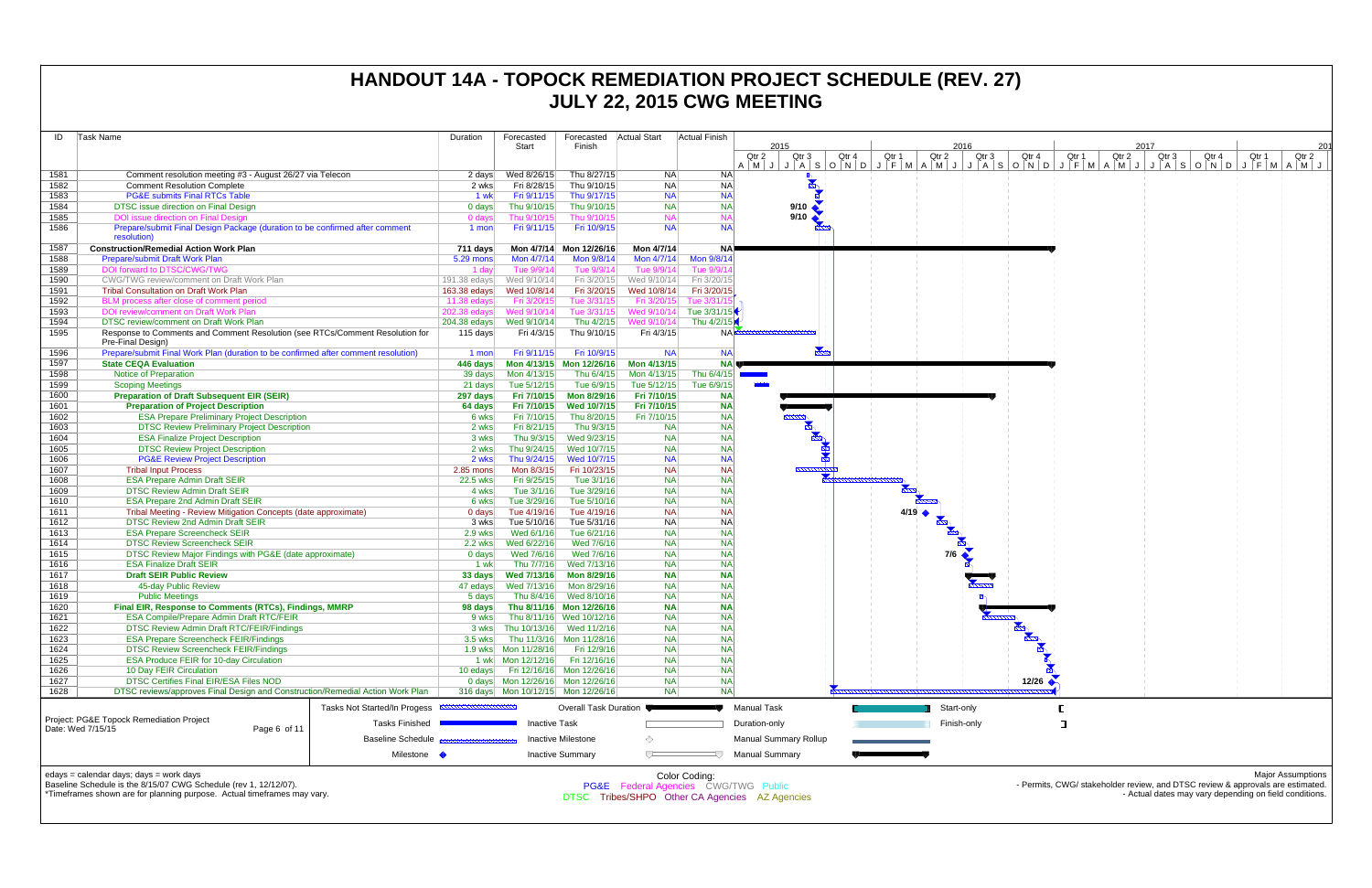| ID   | Task Name                                                                             | Duration           | Forecasted             | Forecasted               | Actual Start | <b>Actual Finish</b>    |       |      |       |                                                                                                              |       |       |                               |
|------|---------------------------------------------------------------------------------------|--------------------|------------------------|--------------------------|--------------|-------------------------|-------|------|-------|--------------------------------------------------------------------------------------------------------------|-------|-------|-------------------------------|
|      |                                                                                       |                    | Start                  | Finish                   |              |                         |       | 2015 |       |                                                                                                              |       |       | 2016                          |
|      |                                                                                       |                    |                        |                          |              |                         | Qtr 2 |      | Qtr 3 | Qtr 4<br>$A \mid M \mid J \mid J \mid A \mid S \mid O \mid N \mid D \mid J \mid F \mid M \mid A \mid M \mid$ | Qtr 1 | Qtr 2 | Qtr <sub>3</sub><br>$J/J/A$ S |
| 1629 | DOI reviews/approves Final Design and Construction/Remedial Action Work Plan          | 316 days           | Mon 10/12/15           | Mon 12/26/16             | <b>NA</b>    | <b>NA</b>               |       |      |       |                                                                                                              |       |       |                               |
| 1630 | ROWs/Easements/Access Agreements/Approvals/Compliance                                 | 672 days           | Tue 7/1/14             | Wed 1/25/17              | Tue 7/1/14   | <b>NA</b>               |       |      |       |                                                                                                              |       |       |                               |
| 1631 | <b>Other Approvals and Compliance</b>                                                 | 32 mons            | Tue 7/1/14             | Wed 1/25/17              | Tue 7/1/14   | NAE                     |       |      |       |                                                                                                              |       |       |                               |
| 1632 | <b>Landowner Agreements/Leasing/ROW Agreements</b>                                    | 32 mons            | Tue 7/1/14             | Wed 1/25/17              | Tue 7/1/14   | NA <sub>B</sub>         |       |      |       |                                                                                                              |       |       |                               |
| 1633 | <b>Community Outreach</b>                                                             | 1391 days          | Fri 10/7/11            | Thu 2/2/17               | Fri 10/7/11  | <b>NAP</b>              |       |      |       |                                                                                                              |       |       |                               |
| 1634 | Prepare/Issue Project Update Factsheet                                                | 4 mons             | Fri 10/7/11            | Tue 1/31/12              | Fri 10/7/11  | Tue 1/31/12             |       |      |       |                                                                                                              |       |       |                               |
| 1635 | <b>Community Outreach Activities (State)</b>                                          | <b>1386 days</b>   | Fri 10/7/11            | Thu 1/26/17              | Fri 10/7/11  | <b>NA</b>               |       |      |       |                                                                                                              |       |       |                               |
| 1636 | <b>Update mailing list</b>                                                            | 2.95 mons          | Fri 10/7/11            | Fri 12/30/11             | Fri 10/7/11  | Fri 12/30/11            |       |      |       |                                                                                                              |       |       |                               |
| 1637 | <b>Conduct Community Survey</b>                                                       | $1.62$ mons        | Tue 1/31/12            | Fri 3/16/12              | Tue 1/31/12  | Fri 3/16/12             |       |      |       |                                                                                                              |       |       |                               |
| 1638 | <b>Conduct Community Interview</b>                                                    | 2 mons             | Wed 4/25/12            | Thu 6/21/12              |              | Wed 4/25/12 Thu 6/21/12 |       |      |       |                                                                                                              |       |       |                               |
| 1639 | Prepare/Issue Community Outreach Plan                                                 | 7.1 mons           | Mon 3/19/12            | Wed 1/16/13              |              | Mon 3/19/12 Wed 1/16/13 |       |      |       |                                                                                                              |       |       |                               |
| 1640 | Prepare/Issue factsheet for Corrective Measures Implementation                        | 30 edays           | Tue 12/27/16           | Thu 1/26/17              | <b>NA</b>    | <b>NA</b>               |       |      |       |                                                                                                              |       |       |                               |
| 1641 | <b>Outreach/Public Participation Activities (Federal)</b>                             | 27 days            | Tue 12/27/16           | Thu 2/2/17               | <b>NA</b>    | <b>NA</b>               |       |      |       |                                                                                                              |       |       |                               |
| 1642 | Prepare/issue factsheet for Remedy Implementation                                     | 30 edays           | Tue 12/27/16           | Thu 1/26/17              | <b>NA</b>    | <b>NA</b>               |       |      |       |                                                                                                              |       |       |                               |
| 1643 | Open house (Multiple Locations)                                                       | 1 wk               | Fri 1/27/17            | Thu 2/2/17               | <b>NA</b>    | <b>NA</b>               |       |      |       |                                                                                                              |       |       |                               |
| 1644 | <b>Project Contracting</b>                                                            |                    |                        | Fri 5/5/17               | <b>NA</b>    | <b>NA</b>               |       |      |       |                                                                                                              |       |       |                               |
| 1645 | Construction (this is a preliminary construction schedule for planning purposes only. | 1009.5 days        | Fri 5/5/17             | Fri 3/19/21              | <b>NA</b>    | <b>NA</b>               |       |      |       |                                                                                                              |       |       |                               |
|      | See Section 3, Construction Approaches and Sequencing, of the Construction/Remedial   |                    |                        |                          |              |                         |       |      |       |                                                                                                              |       |       |                               |
|      | <b>Action Work Plan for details)</b>                                                  |                    |                        |                          |              |                         |       |      |       |                                                                                                              |       |       |                               |
| 1646 | <b>Pre-Construction</b>                                                               | 80 days            | Fri 5/5/17             | Sat 8/26/17              | <b>NA</b>    | <b>NA</b>               |       |      |       |                                                                                                              |       |       |                               |
| 1647 | Mobilization                                                                          | 113 edays          | Fri 5/5/17             | Sat 8/26/17              | <b>NA</b>    | <b>NA</b>               |       |      |       |                                                                                                              |       |       |                               |
| 1648 | <b>Site Preparation</b>                                                               | 70 edays           | Sun 6/4/17             | Sun 8/13/17              | <b>NA</b>    | <b>NA</b>               |       |      |       |                                                                                                              |       |       |                               |
| 1649 | <b>Stakeholder Attending Kick-Off Meeting at Site</b>                                 | $0$ days           | Fri 5/5/17             | Fri 5/5/17               | <b>NA</b>    | <b>NA</b>               |       |      |       |                                                                                                              |       |       |                               |
| 1650 | <b>Stakeholder Attending Kick-Off Meeting at Site</b>                                 | $0$ days           | Fri 5/5/17             | Fri 5/5/17               | <b>NA</b>    | <b>NA</b>               |       |      |       |                                                                                                              |       |       |                               |
| 1651 | Stakeholder Attending Kick-Off Meeting at Site                                        | $0$ days           | Fri 5/5/17             | Fri 5/5/17               | <b>NA</b>    | <b>NA</b>               |       |      |       |                                                                                                              |       |       |                               |
| 1652 | Stakeholder Attending Kick-Off Meeting at Site                                        | $0$ days           | Fri 5/5/17             | Fri 5/5/17               | <b>NA</b>    | <b>NA</b>               |       |      |       |                                                                                                              |       |       |                               |
| 1653 | Stakeholder Attending Kick-Off Meeting at Site                                        | $0$ days           | Fri 5/5/17             | Fri 5/5/17               | <b>NA</b>    | <b>NA</b>               |       |      |       |                                                                                                              |       |       |                               |
| 1654 | <b>Construction Activities</b>                                                        | 941.8 days         | <b>Wed 7/5/17</b>      | Thu 2/11/21              | <b>NA</b>    | <b>NA</b>               |       |      |       |                                                                                                              |       |       |                               |
| 1655 | <b>Pipelines/Access Pathways Installation</b>                                         | <b>18.5 mons</b>   | Wed 7/5/17             | Mon 12/31/18             | <b>NA</b>    | <b>NA</b>               |       |      |       |                                                                                                              |       |       |                               |
| 1656 | <b>Remediation and Monitoring Wells Installation</b>                                  | 19 mons            | Fri 8/4/17             | Wed 2/13/19              | <b>NA</b>    | <b>NA</b>               |       |      |       |                                                                                                              |       |       |                               |
| 1657 | <b>Vertical Structures Installation</b>                                               | 28 mons            | Wed 7/5/17             | Fri 10/4/19              | <b>NA</b>    | <b>NA</b>               |       |      |       |                                                                                                              |       |       |                               |
| 1658 | Commissioning                                                                         | 8.5 mons           |                        | Fri 4/12/19 Wed 12/18/19 | <b>NA</b>    | <b>NA</b>               |       |      |       |                                                                                                              |       |       |                               |
| 1659 | <b>Construction Closeout</b>                                                          | $14.3 \text{ mon}$ | Thu 12/19/19           | Thu 2/11/21              | <b>NA</b>    | <b>NA</b>               |       |      |       |                                                                                                              |       |       |                               |
| 1660 | <b>Reporting</b>                                                                      | 934.5 days         | <b>Mon 8/21/17</b>     | Fri 3/19/21              | <b>NA</b>    | <b>NA</b>               |       |      |       |                                                                                                              |       |       |                               |
| 1661 | Prepare/submit monthly construction progress reports                                  | 44.5 mons          | Mon 8/21/17            | Fri 3/19/21              | <b>NA</b>    | <b>NA</b>               |       |      |       |                                                                                                              |       |       |                               |
| 1662 | <b>Startup</b>                                                                        |                    | 316 days  Wed 12/18/19 | Thu 3/4/21               | <b>NA</b>    | <b>NA</b>               |       |      |       |                                                                                                              |       |       |                               |
| 1663 | Shutdown IM extraction/treatment/injection                                            |                    |                        | Thu 12/19/19             | <b>NA</b>    | <b>NA</b>               |       |      |       |                                                                                                              |       |       |                               |
| 1664 | Inject carbon/build NTH IRZ (6-12mons)                                                |                    | 12 mons Thu 12/19/19   | Mon 12/7/20              | <b>NA</b>    | <b>NA</b>               |       |      |       |                                                                                                              |       |       |                               |
| 1665 | Inject freshwater(3-6mons)                                                            | 6 mons             | Fri 6/12/20            | Mon 12/7/20              | <b>NA</b>    | <b>NA</b>               |       |      |       |                                                                                                              |       |       |                               |
| 1666 | Activate Inner recirculation loop (3-6mons)                                           | 6 mons             | Wed 9/9/20             | Thu 3/4/21               | <b>NA</b>    | <b>NA</b>               |       |      |       |                                                                                                              |       |       |                               |
| 1667 | Activate TCS recirculation loop (3-6mons)                                             | 6 mons             | Wed 9/9/20             | Thu 3/4/21               | <b>NA</b>    | <b>NA</b>               |       |      |       |                                                                                                              |       |       |                               |
| 1668 | Startup complete/start full remedy operations                                         | $0$ days           | Thu 3/4/21             | Thu 3/4/21               | <b>NA</b>    | <b>NA</b>               |       |      |       |                                                                                                              |       |       |                               |
|      | 1669 Start Operation and Maintenance                                                  | $0$ days           | Thu 3/4/21             | Thu 3/4/21               | <b>NA</b>    | <b>NA</b>               |       |      |       |                                                                                                              |       |       |                               |
|      |                                                                                       |                    |                        |                          |              |                         |       |      |       |                                                                                                              |       |       |                               |
|      |                                                                                       |                    |                        |                          |              |                         |       |      |       |                                                                                                              |       |       |                               |



|                                                                                                                                                                                        |              | ,,,,,,,,,,,,,,,,,,,,,,,,,,,<br>Tasks Not Started/In Progess | Overall Task Duration   |                                                                  | Manual Task                                    | Start-only  |
|----------------------------------------------------------------------------------------------------------------------------------------------------------------------------------------|--------------|-------------------------------------------------------------|-------------------------|------------------------------------------------------------------|------------------------------------------------|-------------|
| <b>Project: PG&amp;E Topock Remediation Project</b><br>Date: Wed 7/15/15                                                                                                               | Page 7 of 11 | <b>Tasks Finished</b>                                       | <b>Inactive Task</b>    |                                                                  | Duration-only                                  | Finish-only |
|                                                                                                                                                                                        |              | <b>Baseline Schedule Base of the Baseline Schedule</b>      | Inactive Milestone      |                                                                  | Manual Summary Rollup                          |             |
|                                                                                                                                                                                        |              | Milestone •                                                 | <b>Inactive Summary</b> |                                                                  | <b>Manual Summary</b>                          |             |
| edays = calendar days; days = work days<br>Baseline Schedule is the 8/15/07 CWG Schedule (rev 1, 12/12/07).<br>*Timeframes shown are for planning purpose. Actual timeframes may vary. |              |                                                             |                         | Color Coding:<br><b>PG&amp;E</b> Federal Agencies CWG/TWG Public | DTSC Tribes/SHPO Other CA Agencies AZ Agencies |             |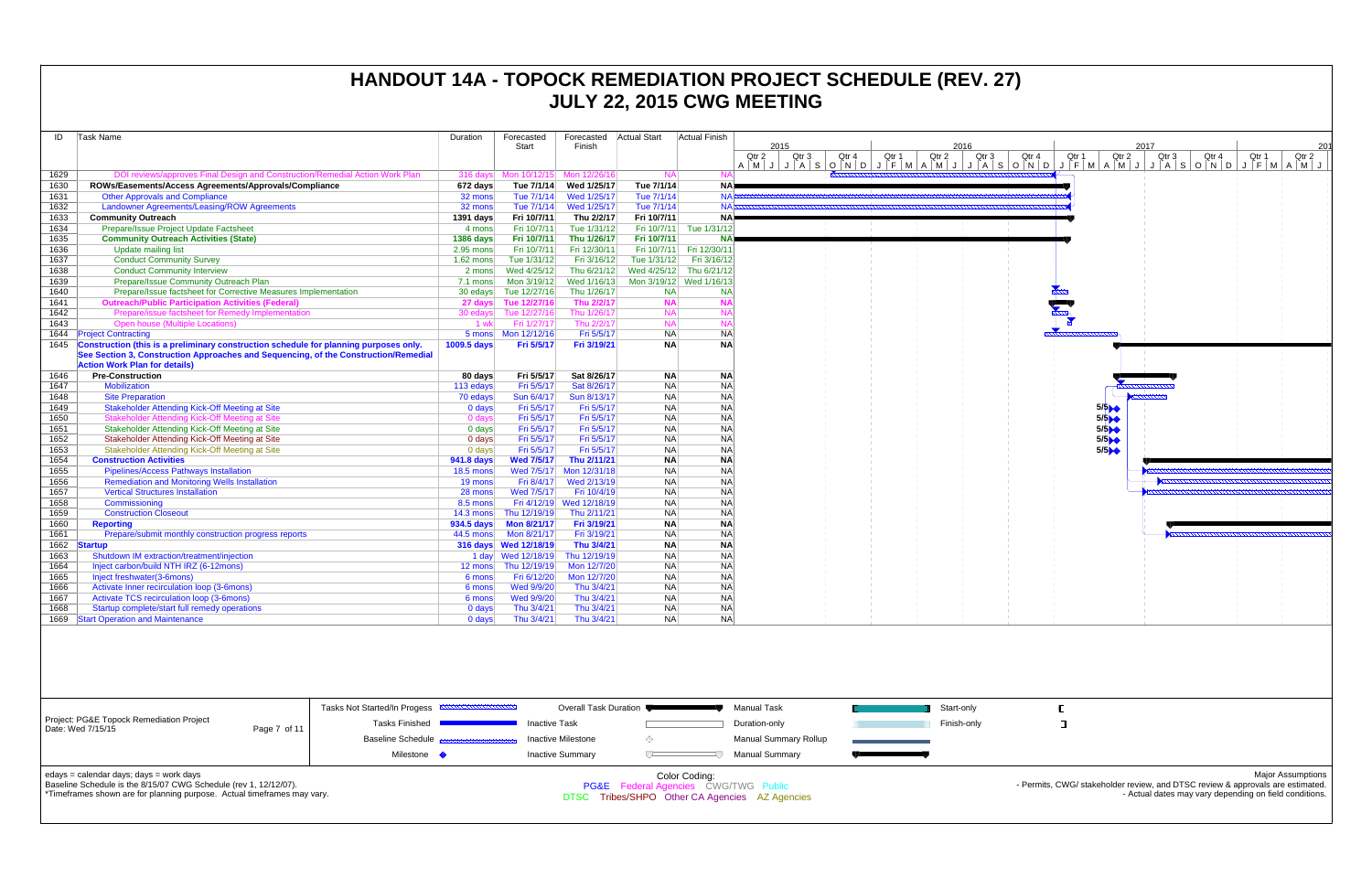|                                                               |                                                                                                                                                                                        |              | Tasks Not Started/In Progess |                           | Overall Task Duration                                                                  | <b>Manual Task</b>          |                              | Start-only  | E |                                                                                                                                          |                          |
|---------------------------------------------------------------|----------------------------------------------------------------------------------------------------------------------------------------------------------------------------------------|--------------|------------------------------|---------------------------|----------------------------------------------------------------------------------------|-----------------------------|------------------------------|-------------|---|------------------------------------------------------------------------------------------------------------------------------------------|--------------------------|
| Project: PG&E Topock Remediation Project<br>Date: Wed 7/15/15 |                                                                                                                                                                                        | Page 8 of 11 | <b>Tasks Finished</b>        | <b>Inactive Task</b>      |                                                                                        | Duration-only               |                              | Finish-only | ा |                                                                                                                                          |                          |
|                                                               |                                                                                                                                                                                        |              | <b>Baseline Schedule</b>     | <b>Inactive Milestone</b> | ◇                                                                                      |                             | <b>Manual Summary Rollup</b> |             |   |                                                                                                                                          |                          |
|                                                               |                                                                                                                                                                                        |              | Milestone •                  | <b>Inactive Summary</b>   | $\overline{ }$                                                                         | <b>Manual Summary</b><br>IJ |                              |             |   |                                                                                                                                          |                          |
|                                                               | edays = calendar days; days = work days<br>Baseline Schedule is the 8/15/07 CWG Schedule (rev 1, 12/12/07).<br>*Timeframes shown are for planning purpose. Actual timeframes may vary. |              |                              |                           | PG&E Federal Agencies CWG/TWG Public<br>DTSC Tribes/SHPO Other CA Agencies AZ Agencies | Color Coding:               |                              |             |   | - Permits, CWG/ stakeholder review, and DTSC review & approvals are estimated.<br>- Actual dates may vary depending on field conditions. | <b>Major Assumptions</b> |
|                                                               |                                                                                                                                                                                        |              |                              |                           |                                                                                        |                             |                              |             |   |                                                                                                                                          |                          |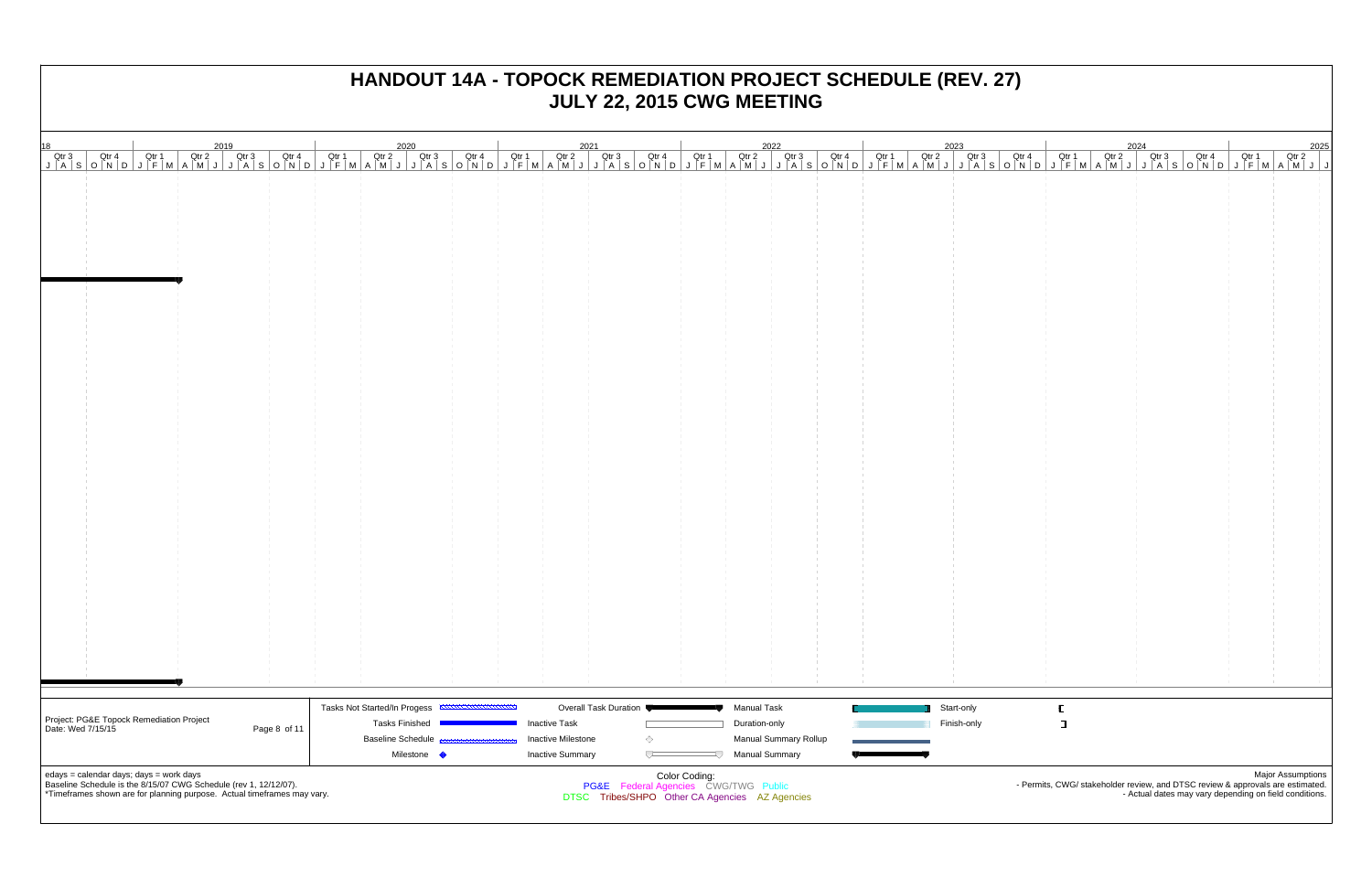| 18 2020 2021 2023 2024 2024 2025<br>  Qtr3 Qtr4 Qtr1 Qtr2 Qtr3 Qtr4 Qtr1 Qtr2 Qtr3 Qtr4 Qtr1 Qtr2 Qtr3 Qtr4 Qtr1 Qtr2 Qtr3 Qtr4 Qtr1 Qtr2 Qtr3 Qtr4 Qtr1 Qtr2 Qtr3 Qtr4 Qtr1 Qtr2 Qtr3 Qtr4 Qtr1 Qtr2 Qtr3 Qtr4 Qtr1 Qtr2 Qtr3 Q |                                                   |                                                   |                                                                                                         |             |          |                                                                                                                                                                      |
|----------------------------------------------------------------------------------------------------------------------------------------------------------------------------------------------------------------------------------|---------------------------------------------------|---------------------------------------------------|---------------------------------------------------------------------------------------------------------|-------------|----------|----------------------------------------------------------------------------------------------------------------------------------------------------------------------|
|                                                                                                                                                                                                                                  |                                                   |                                                   |                                                                                                         |             |          |                                                                                                                                                                      |
|                                                                                                                                                                                                                                  |                                                   |                                                   |                                                                                                         |             |          |                                                                                                                                                                      |
|                                                                                                                                                                                                                                  |                                                   |                                                   |                                                                                                         |             |          |                                                                                                                                                                      |
|                                                                                                                                                                                                                                  |                                                   |                                                   |                                                                                                         |             |          |                                                                                                                                                                      |
|                                                                                                                                                                                                                                  |                                                   |                                                   |                                                                                                         |             |          |                                                                                                                                                                      |
|                                                                                                                                                                                                                                  |                                                   |                                                   |                                                                                                         |             |          |                                                                                                                                                                      |
|                                                                                                                                                                                                                                  |                                                   |                                                   |                                                                                                         |             |          |                                                                                                                                                                      |
|                                                                                                                                                                                                                                  |                                                   |                                                   |                                                                                                         |             |          |                                                                                                                                                                      |
|                                                                                                                                                                                                                                  |                                                   |                                                   |                                                                                                         |             |          |                                                                                                                                                                      |
|                                                                                                                                                                                                                                  |                                                   |                                                   |                                                                                                         |             |          |                                                                                                                                                                      |
|                                                                                                                                                                                                                                  |                                                   |                                                   |                                                                                                         |             |          |                                                                                                                                                                      |
|                                                                                                                                                                                                                                  |                                                   |                                                   |                                                                                                         |             |          |                                                                                                                                                                      |
|                                                                                                                                                                                                                                  |                                                   |                                                   |                                                                                                         |             |          |                                                                                                                                                                      |
|                                                                                                                                                                                                                                  |                                                   |                                                   |                                                                                                         |             |          |                                                                                                                                                                      |
|                                                                                                                                                                                                                                  |                                                   |                                                   |                                                                                                         |             |          |                                                                                                                                                                      |
|                                                                                                                                                                                                                                  |                                                   |                                                   |                                                                                                         |             |          |                                                                                                                                                                      |
|                                                                                                                                                                                                                                  |                                                   |                                                   |                                                                                                         |             |          |                                                                                                                                                                      |
|                                                                                                                                                                                                                                  |                                                   |                                                   |                                                                                                         |             |          |                                                                                                                                                                      |
|                                                                                                                                                                                                                                  |                                                   |                                                   |                                                                                                         |             |          |                                                                                                                                                                      |
|                                                                                                                                                                                                                                  |                                                   |                                                   |                                                                                                         |             |          |                                                                                                                                                                      |
|                                                                                                                                                                                                                                  |                                                   |                                                   |                                                                                                         |             |          |                                                                                                                                                                      |
|                                                                                                                                                                                                                                  |                                                   |                                                   |                                                                                                         |             |          |                                                                                                                                                                      |
|                                                                                                                                                                                                                                  |                                                   |                                                   |                                                                                                         |             |          |                                                                                                                                                                      |
|                                                                                                                                                                                                                                  |                                                   |                                                   |                                                                                                         |             |          |                                                                                                                                                                      |
|                                                                                                                                                                                                                                  |                                                   |                                                   |                                                                                                         |             |          |                                                                                                                                                                      |
|                                                                                                                                                                                                                                  |                                                   |                                                   |                                                                                                         |             |          | - 11                                                                                                                                                                 |
|                                                                                                                                                                                                                                  |                                                   |                                                   |                                                                                                         |             |          |                                                                                                                                                                      |
|                                                                                                                                                                                                                                  |                                                   |                                                   |                                                                                                         |             |          |                                                                                                                                                                      |
|                                                                                                                                                                                                                                  | Tasks Not Started/In Progess                      | Overall Task Duration                             | <b>Manual Task</b>                                                                                      | Start-only  | $\Gamma$ |                                                                                                                                                                      |
| Project: PG&E Topock Remediation Project<br>  Date: Wed 7/15/15<br>Page 9 of 11                                                                                                                                                  | <b>Tasks Finished</b><br><b>Baseline Schedule</b> | <b>Inactive Task</b><br><b>Inactive Milestone</b> | Duration-only                                                                                           | Finish-only | ा        |                                                                                                                                                                      |
|                                                                                                                                                                                                                                  | Milestone <                                       | ◇<br><b>Inactive Summary</b><br>ᄃ                 | Manual Summary Rollup<br><b>Manual Summary</b>                                                          |             |          |                                                                                                                                                                      |
| edays = calendar days; days = work days<br>Baseline Schedule is the 8/15/07 CWG Schedule (rev 1, 12/12/07).<br>*Timeframes shown are for planning purpose. Actual timeframes may vary.                                           |                                                   |                                                   | Color Coding:<br>PG&E Federal Agencies CWG/TWG Public<br>DTSC Tribes/SHPO Other CA Agencies AZ Agencies |             |          | <b>Major Assumptions</b><br>- Permits, CWG/ stakeholder review, and DTSC review & approvals are estimated.<br>- Actual dates may vary depending on field conditions. |